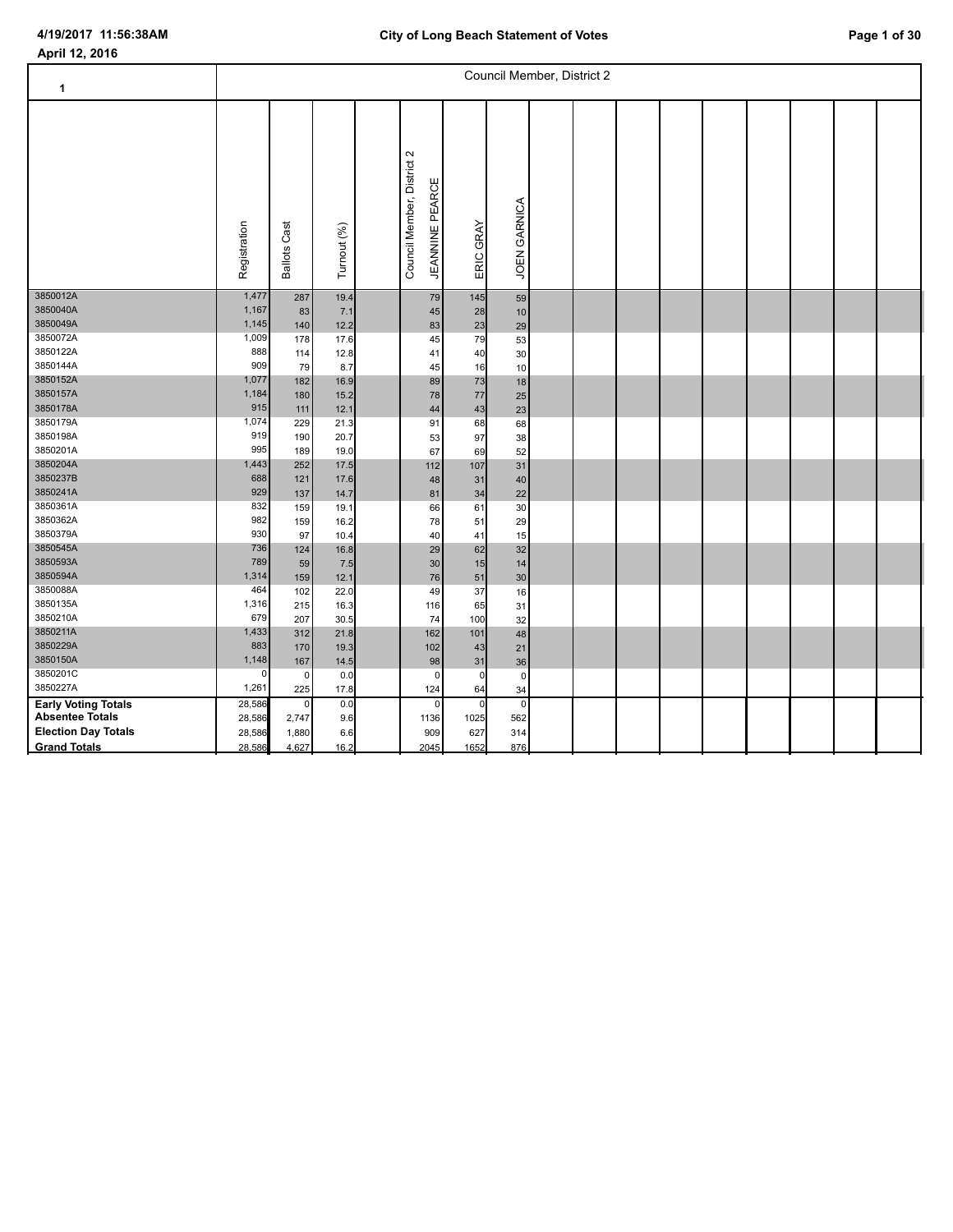# **4/19/2017 11:56:38AM**

| April 12, 2016 |  |
|----------------|--|
|----------------|--|

L

| <b>Early Voting Totals</b><br>1                                                                  |                          |                                                    |                    |                                                                      |                          |                                                    | Council Member, District 2 |  |  |  |  |
|--------------------------------------------------------------------------------------------------|--------------------------|----------------------------------------------------|--------------------|----------------------------------------------------------------------|--------------------------|----------------------------------------------------|----------------------------|--|--|--|--|
|                                                                                                  | Registration             | <b>Ballots Cast</b>                                | Turnout (%)        | Council Member, District 2<br><b>JEANNINE PEARCE</b>                 | ERIC GRAY                | JOEN GARNICA                                       |                            |  |  |  |  |
| CITY OF LONG BEACH 2ND COUNCIL<br>LONG BEACH COMMUNITY COLL TA4<br>LONG BEACH UNIFIED SCHOOL TA4 | 28,586<br>4,775<br>7,184 | $\overline{0}$<br>$\overline{0}$<br>$\overline{0}$ | 0.0<br>0.0<br>0.0  | $\Omega$<br>$\Omega$<br>$\Omega$                                     | $\mathbf{0}$<br>$\Omega$ | $\overline{0}$<br>$\overline{0}$<br>$\overline{0}$ |                            |  |  |  |  |
| <b>Early Voting Totals</b><br>1                                                                  |                          |                                                    |                    |                                                                      |                          |                                                    | Council Member, District 2 |  |  |  |  |
|                                                                                                  | Registration<br>28,586   | <b>Ballots Cast</b><br>$\mathbf 0$                 | Turnout (%)<br>0.0 | Council Member, District 2<br><b>JEANNINE PEARCE</b><br>$\mathbf{0}$ | ERIC GRAY<br>$\circ$     | JOEN GARNICA<br>$\circ$                            |                            |  |  |  |  |
| <b>Early Voting Totals</b>                                                                       |                          |                                                    |                    |                                                                      |                          |                                                    |                            |  |  |  |  |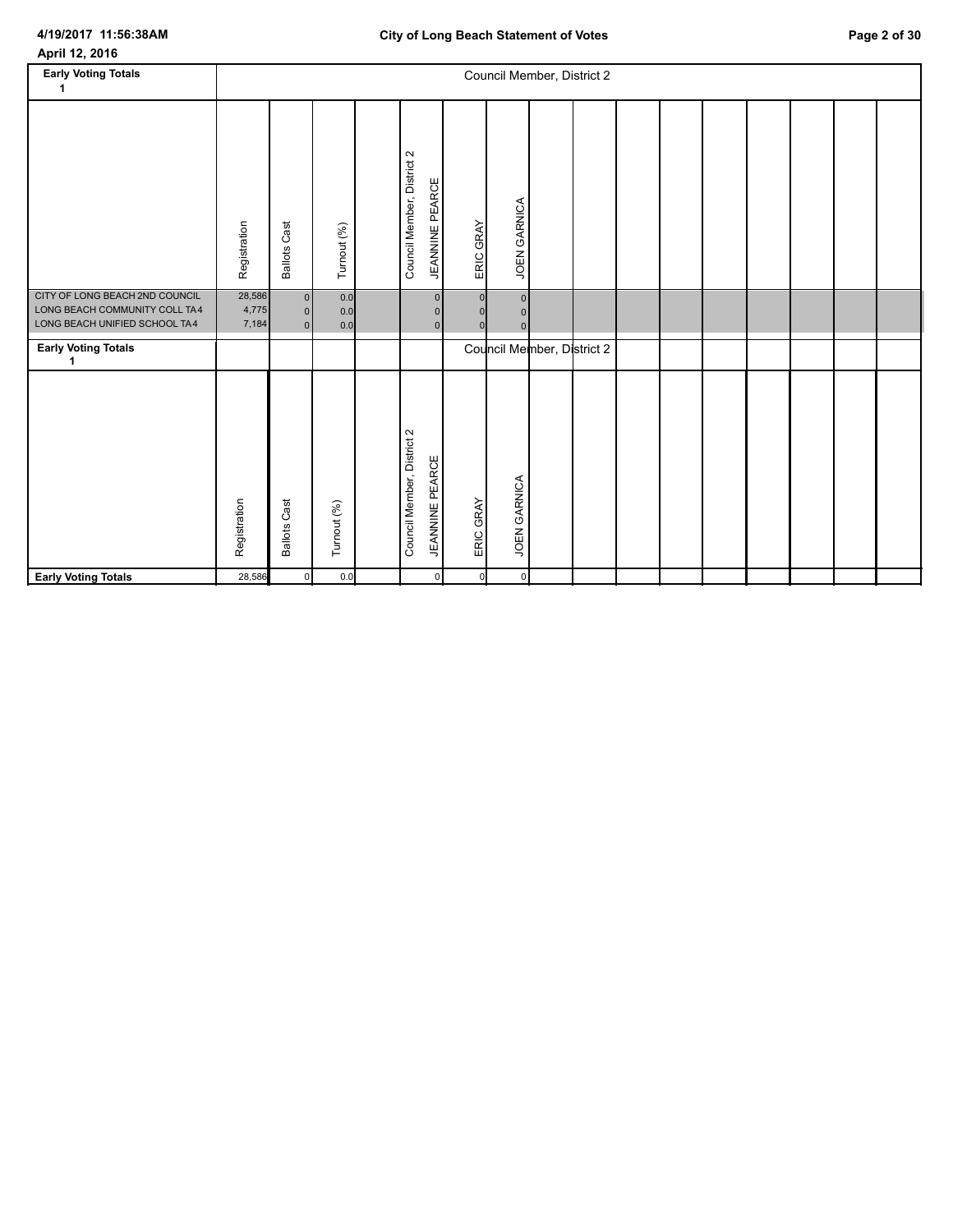| April 12, 2016                                                                                   |                          |                     |                     |                            |                        |                           |                  |                            |  |  |  |  |
|--------------------------------------------------------------------------------------------------|--------------------------|---------------------|---------------------|----------------------------|------------------------|---------------------------|------------------|----------------------------|--|--|--|--|
| <b>Absentee Totals</b><br>$\mathbf{1}$                                                           |                          |                     |                     |                            |                        |                           |                  | Council Member, District 2 |  |  |  |  |
|                                                                                                  |                          |                     |                     |                            |                        |                           |                  |                            |  |  |  |  |
|                                                                                                  | Registration             | <b>Ballots Cast</b> | Turnout (%)         | Council Member, District 2 | <b>JEANNINE PEARCE</b> | ERIC GRAY                 | JOEN GARNICA     |                            |  |  |  |  |
| CITY OF LONG BEACH 2ND COUNCIL<br>LONG BEACH COMMUNITY COLL TA4<br>LONG BEACH UNIFIED SCHOOL TA4 | 28,586<br>4,775<br>7,184 | 2,747<br>565<br>767 | 9.6<br>11.8<br>10.7 |                            | 1136<br>271<br>383     | 1025<br>201<br>249        | 562<br>89<br>130 |                            |  |  |  |  |
| <b>Absentee Totals</b><br>1                                                                      |                          |                     |                     |                            |                        |                           |                  | Council Member, District 2 |  |  |  |  |
|                                                                                                  | Registration             | <b>Ballots Cast</b> | Turnout (%)         | Council Member, District 2 | <b>JEANNINE PEARCE</b> | GRAY<br>ERIC <sub>1</sub> | JOEN GARNICA     |                            |  |  |  |  |

**Absentee Totals** 28,586 2,747 9.6 1136 1025 562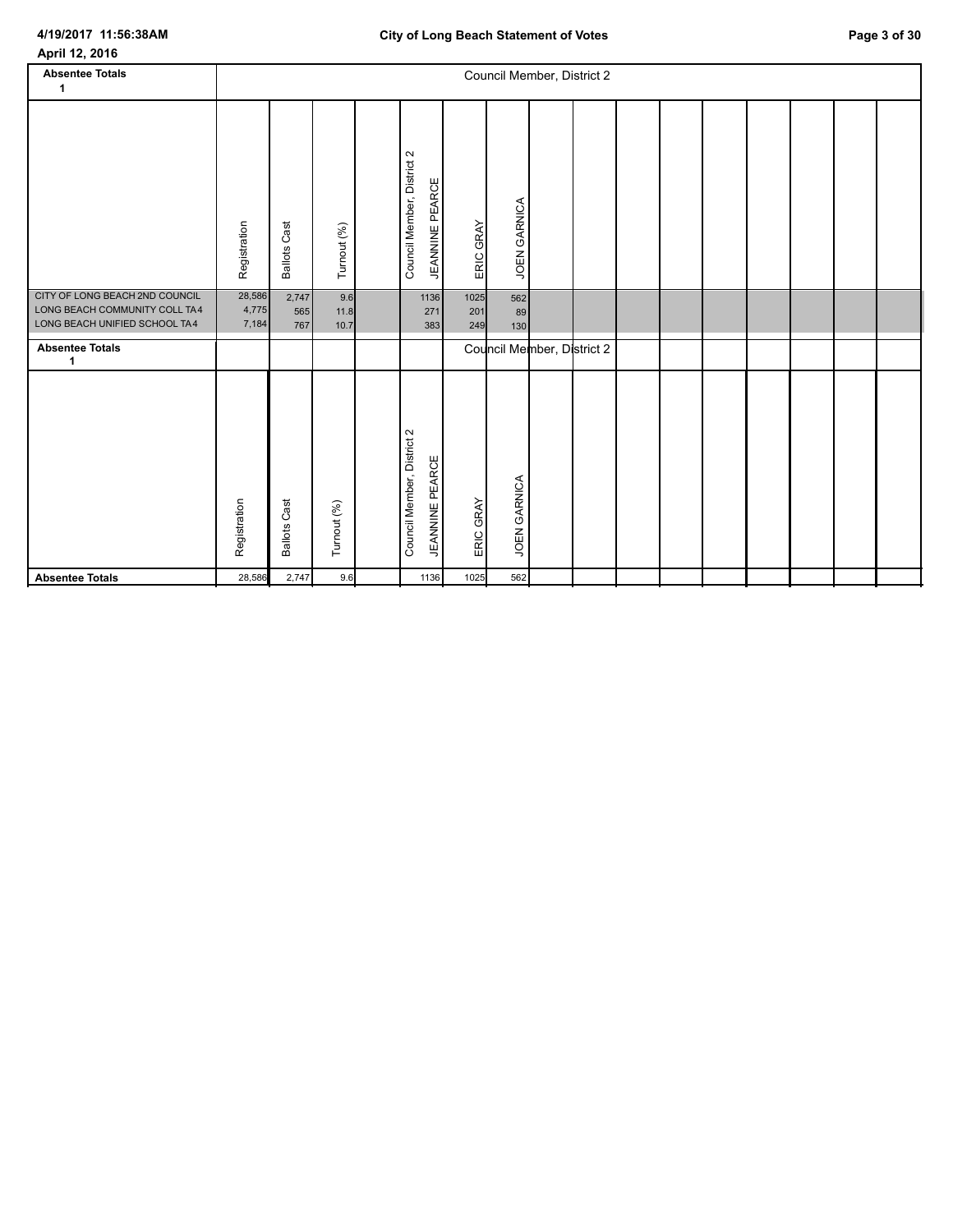# **4/19/2017 11:56:38AM**

| April 12, 2016 |  |  |
|----------------|--|--|
|----------------|--|--|

| <b>Grand Totals</b>                                                                                       |                                      |                                        |                           |                                                                           |                     |                                     | Council Member, District 2 |  |  |  |  |
|-----------------------------------------------------------------------------------------------------------|--------------------------------------|----------------------------------------|---------------------------|---------------------------------------------------------------------------|---------------------|-------------------------------------|----------------------------|--|--|--|--|
|                                                                                                           | Registration                         | ast<br>ပ<br><b>Ballots</b>             | Turnout (%)               | $\sim$<br><b>District</b><br>PEARCE<br>Council Member,<br><b>JEANNINE</b> | GRAY<br>ERIC        | JOEN GARNICA                        |                            |  |  |  |  |
| CITY OF LONG BEACH 2ND COUNCIL<br>LONG BEACH COMMUNITY COLL TA4<br>LONG BEACH UNIFIED SCHOOL TA4          | 28,586<br>4,775<br>7,184             | 4,627<br>1,006<br>1,398                | 16.2<br>21.1<br>19.5      | 2045<br>503<br>725                                                        | 1652<br>346<br>441  | 876<br>148<br>218                   |                            |  |  |  |  |
| <b>Early Voting Totals</b><br><b>Absentee Totals</b><br><b>Election Day Totals</b><br><b>Grand Totals</b> | 28,586<br>28,586<br>28,586<br>28,586 | $\mathbf 0$<br>2,747<br>1,880<br>4,627 | 0.0<br>9.6<br>6.6<br>16.2 | $\Omega$<br>1136<br>909<br>2045                                           | 1025<br>627<br>1652 | $\overline{0}$<br>562<br>314<br>876 |                            |  |  |  |  |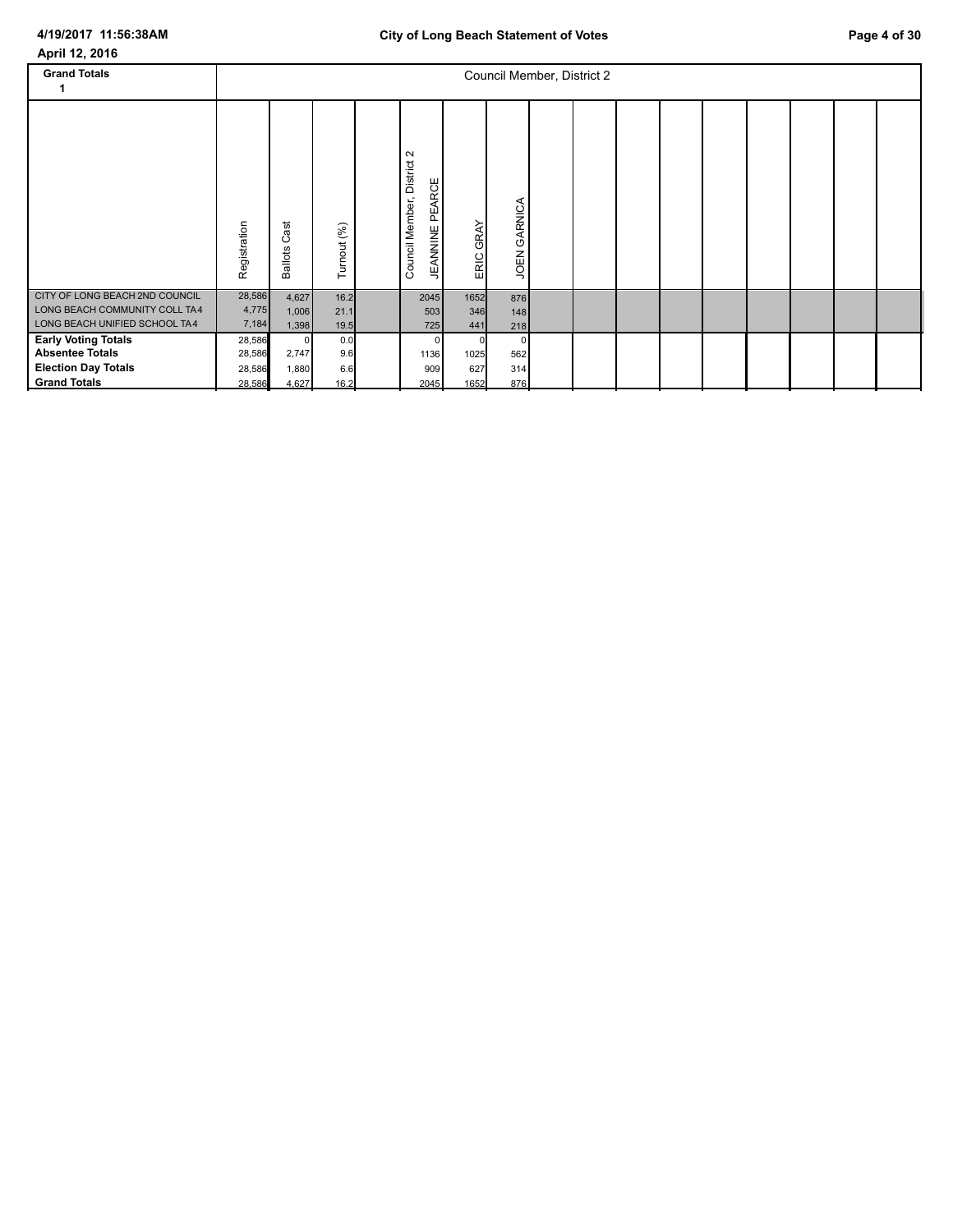| $\mathbf{2}$                                         |                  |                     |              |                                             |                                  |                                   | Council Member, District 6 |  |  |  |  |
|------------------------------------------------------|------------------|---------------------|--------------|---------------------------------------------|----------------------------------|-----------------------------------|----------------------------|--|--|--|--|
|                                                      | Registration     | <b>Ballots Cast</b> | Turnout (%)  | Council Member, District 6<br>ROBERT HARMON | JOSEPHINE A. VILLASENOR          | ERIK MILLER                       |                            |  |  |  |  |
| 3850038A<br>3850034A                                 | 956<br>1,082     | 80<br>116           | 8.4<br>10.7  | 16<br>13                                    | 15<br>15                         | 12<br>19                          |                            |  |  |  |  |
| 3850151A                                             | 1,174            | 89                  | 7.6          |                                             | $\boldsymbol{9}$<br>$\bf8$       | 17                                |                            |  |  |  |  |
| 3850021B                                             | 792              | 68                  | 8.6          | 11                                          | 5                                | 12                                |                            |  |  |  |  |
| 3850025A                                             | 1,048            | 135                 | 12.9         |                                             | $\overline{7}$<br>13             | 44                                |                            |  |  |  |  |
| 3850030A                                             | 1,238            | 163                 | 13.2         | 14                                          | 10                               | 56                                |                            |  |  |  |  |
| 3850110A<br>3850113B                                 | 603<br>1,047     | 103                 | 17.1         |                                             | $\overline{7}$<br>$\overline{9}$ | 32                                |                            |  |  |  |  |
| 3850117A                                             | 1,308            | 108<br>$144$        | 10.3<br>11.0 | 20                                          | 11<br>13                         | 20                                |                            |  |  |  |  |
| 3850128A                                             | 606              | 75                  | 12.4         | 21<br>5                                     | 10                               | 49<br>17                          |                            |  |  |  |  |
| 3850134A                                             | 952              | 52                  | 5.5          |                                             | 9<br>6                           | 16                                |                            |  |  |  |  |
| 3850136A                                             | 654              | 27                  | 4.1          |                                             | 2                                | $\overline{7}$                    |                            |  |  |  |  |
| 3850138A                                             | 655              | 47                  | 7.2          |                                             | 2<br>3                           | 11                                |                            |  |  |  |  |
| 3850145A                                             | 946              | 81                  | 8.6          | 17                                          | $\overline{7}$                   | 16                                |                            |  |  |  |  |
| 3850146A                                             | 1,086            | 100                 | 9.2          | 13                                          | 13                               | 15                                |                            |  |  |  |  |
| 3850151C                                             | 837              | 99                  | 11.8         | 11                                          |                                  | 13                                |                            |  |  |  |  |
| 3850154B                                             | 551              | 57                  | 10.3         | $\overline{4}$                              | 2                                | 10                                |                            |  |  |  |  |
| 3850164A                                             | 877              | 89                  | 10.1         | 14                                          | 3                                | 32                                |                            |  |  |  |  |
| 3850170A                                             | 674              | 66                  | 9.8          |                                             | 6<br>10                          | 19                                |                            |  |  |  |  |
| 3850170B                                             | 788              | 62                  | 7.9          | 17                                          | 5                                | 15                                |                            |  |  |  |  |
| 3850171A                                             | 1,215            | 146                 | 12.0         | 12                                          | 12                               | 34                                |                            |  |  |  |  |
| 3850200A                                             | 865              | 99                  | 11.4         | 17                                          | 16                               | 19                                |                            |  |  |  |  |
| 3850242A<br>3850110B                                 | 954              | 190                 | 19.9         | 26                                          | 11                               | 66                                |                            |  |  |  |  |
| 3850113D                                             | 9<br>27          | $\overline{2}$      | 22.2         |                                             | $\mathbf 0$<br>0                 | $\mathbf 0$                       |                            |  |  |  |  |
| 3850156A                                             | 438              | $\mathbf 0$         | 0.0          |                                             | $\mathbf 0$<br>$\Omega$          | $\overline{0}$                    |                            |  |  |  |  |
|                                                      |                  | 39<br>$\mathsf 0$   | 8.9          | 13                                          | $\mathbf 0$<br>$\mathbf 0$       | $5\overline{)}$<br>$\overline{0}$ |                            |  |  |  |  |
| <b>Early Voting Totals</b><br><b>Absentee Totals</b> | 21,382<br>21,382 | 1,282               | 0.0<br>6.0   | 200                                         | 142                              | 340                               |                            |  |  |  |  |
| <b>Election Day Totals</b>                           | 21,382           | 955                 | 4.5          | 85                                          | 62                               | 216                               |                            |  |  |  |  |
| <b>Grand Totals</b>                                  | 21,382           | 2,237               | 10.5         | 285                                         | 204                              | 556                               |                            |  |  |  |  |
|                                                      |                  |                     |              |                                             |                                  |                                   |                            |  |  |  |  |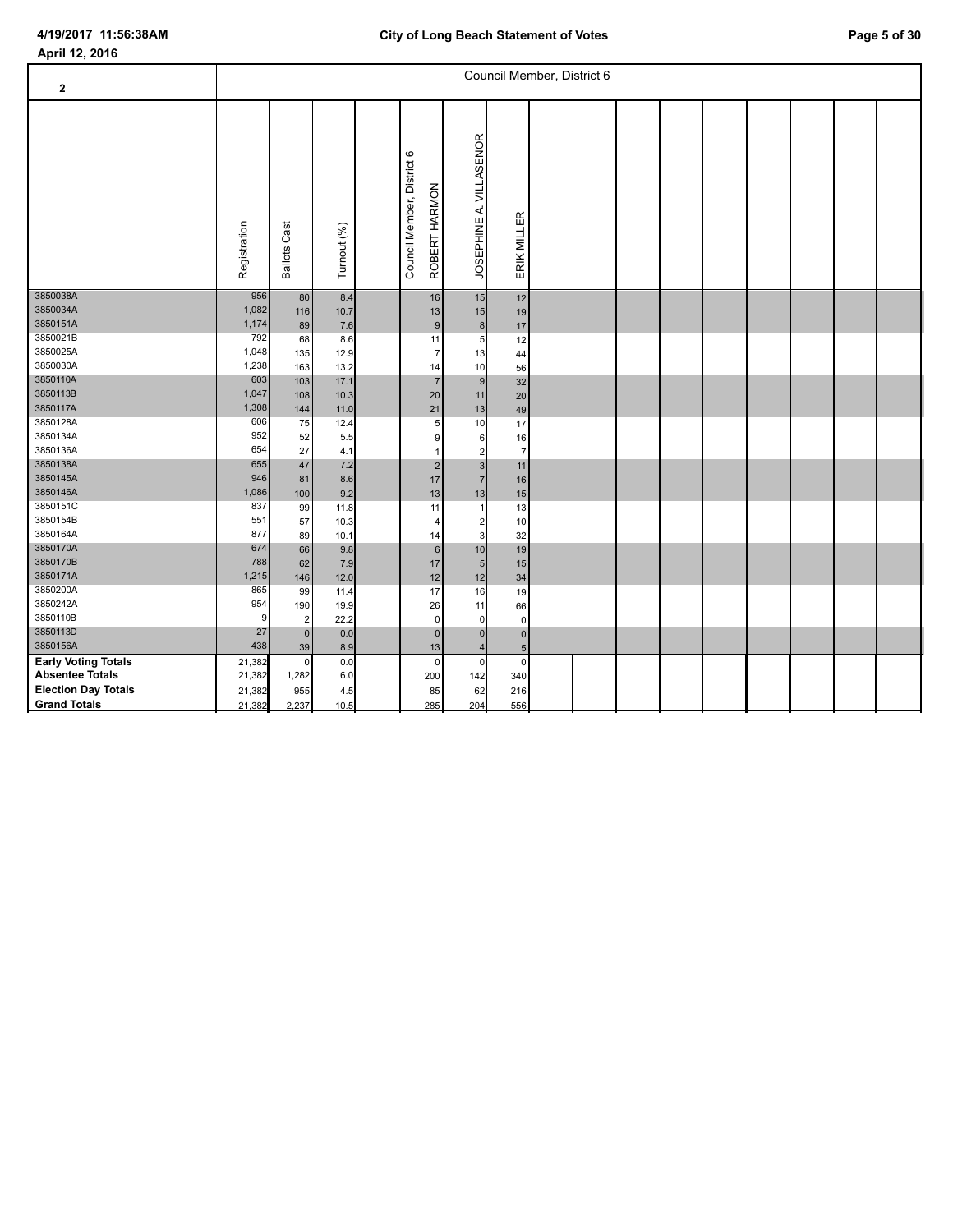| <b>Early Voting Totals</b><br>2                                                                                                   |                                 |                                        |                          |                                                         |                                      |             | Council Member, District 6 |  |  |  |  |
|-----------------------------------------------------------------------------------------------------------------------------------|---------------------------------|----------------------------------------|--------------------------|---------------------------------------------------------|--------------------------------------|-------------|----------------------------|--|--|--|--|
|                                                                                                                                   | Registration                    | ast<br>ပ<br><b>Ballots</b>             | Turnout (%)              | $\circ$<br>District<br>ROBERT HARMON<br>Council Member, | ASENOR<br>르<br>⋖<br><b>JOSEPHINE</b> | ERIK MILLER |                            |  |  |  |  |
| CITY OF LONG BEACH 6TH COUNCIL<br>LONG BEACH COMMUNITY COLL TA2<br>LONG BEACH COMMUNITY COLL TA4<br>LONG BEACH UNIFIED SCHOOL TA2 | 21,382<br>19,952<br>9<br>18,161 | $\overline{0}$<br>$\Omega$<br>$\Omega$ | 0.0<br>0.0<br>0.0<br>0.0 | 0<br>$\mathbf{0}$<br>$\mathbf 0$                        |                                      |             |                            |  |  |  |  |
| LONG BEACH UNIFIED SCHOOL TA4<br><b>Early Voting Totals</b>                                                                       | 21,382                          | $\overline{0}$                         | 0.0<br>0.0               | 0<br>$\mathbf{0}$                                       |                                      | 01          |                            |  |  |  |  |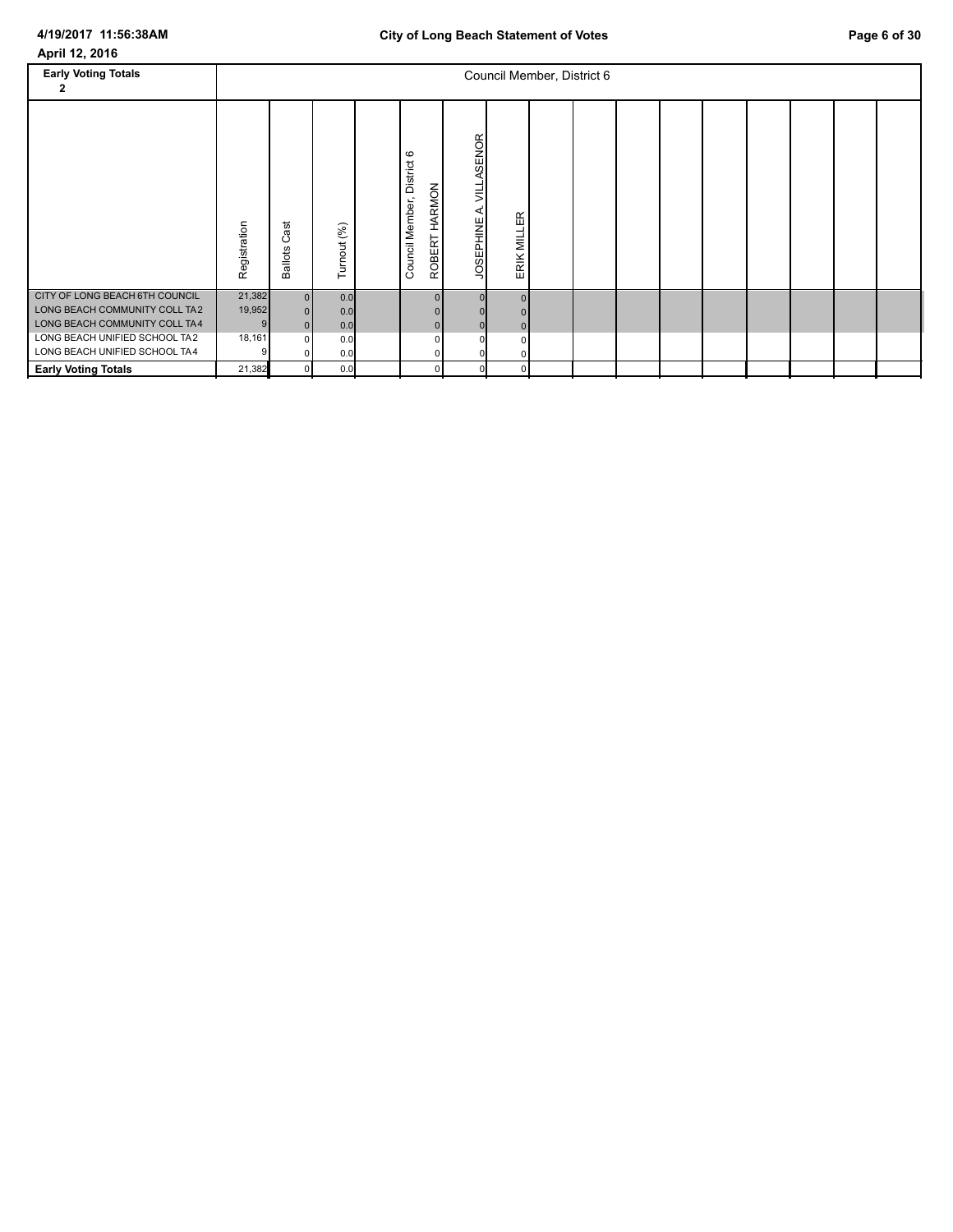| April 12, 2016                                                                                   |                       |                                  |                    |                                             |                            |                              |  |  |  |  |  |
|--------------------------------------------------------------------------------------------------|-----------------------|----------------------------------|--------------------|---------------------------------------------|----------------------------|------------------------------|--|--|--|--|--|
| <b>Absentee Totals</b><br>2                                                                      |                       |                                  |                    |                                             |                            | Council Member, District 6   |  |  |  |  |  |
|                                                                                                  | Registration          | ast<br>ပ<br><b>Ballots</b>       | Turnout (%)        | Council Member, District 6<br>ROBERT HARMON | VILLASENOR<br>JOSEPHINE A. | ERIK MILLER                  |  |  |  |  |  |
| CITY OF LONG BEACH 6TH COUNCIL<br>LONG BEACH COMMUNITY COLL TA2<br>LONG BEACH COMMUNITY COLL TA4 | 21,382<br>19,952<br>9 | 1,282<br>1,206<br>$\overline{2}$ | 6.0<br>6.0<br>22.2 | 200<br>181<br> 0                            | 142<br>127<br>$\mathbf 0$  | 340<br>330<br>$\overline{0}$ |  |  |  |  |  |
| LONG BEACH UNIFIED SCHOOL TA2<br>LONG BEACH UNIFIED SCHOOL TA4                                   | 18,161                | 1,121                            | 6.2<br>22.2        | 172<br>0                                    | 116<br>n                   | 315<br>$\Omega$              |  |  |  |  |  |
| <b>Absentee Totals</b>                                                                           | 21,382                | 1,282                            | 6.0                | 200                                         | 142                        | 340                          |  |  |  |  |  |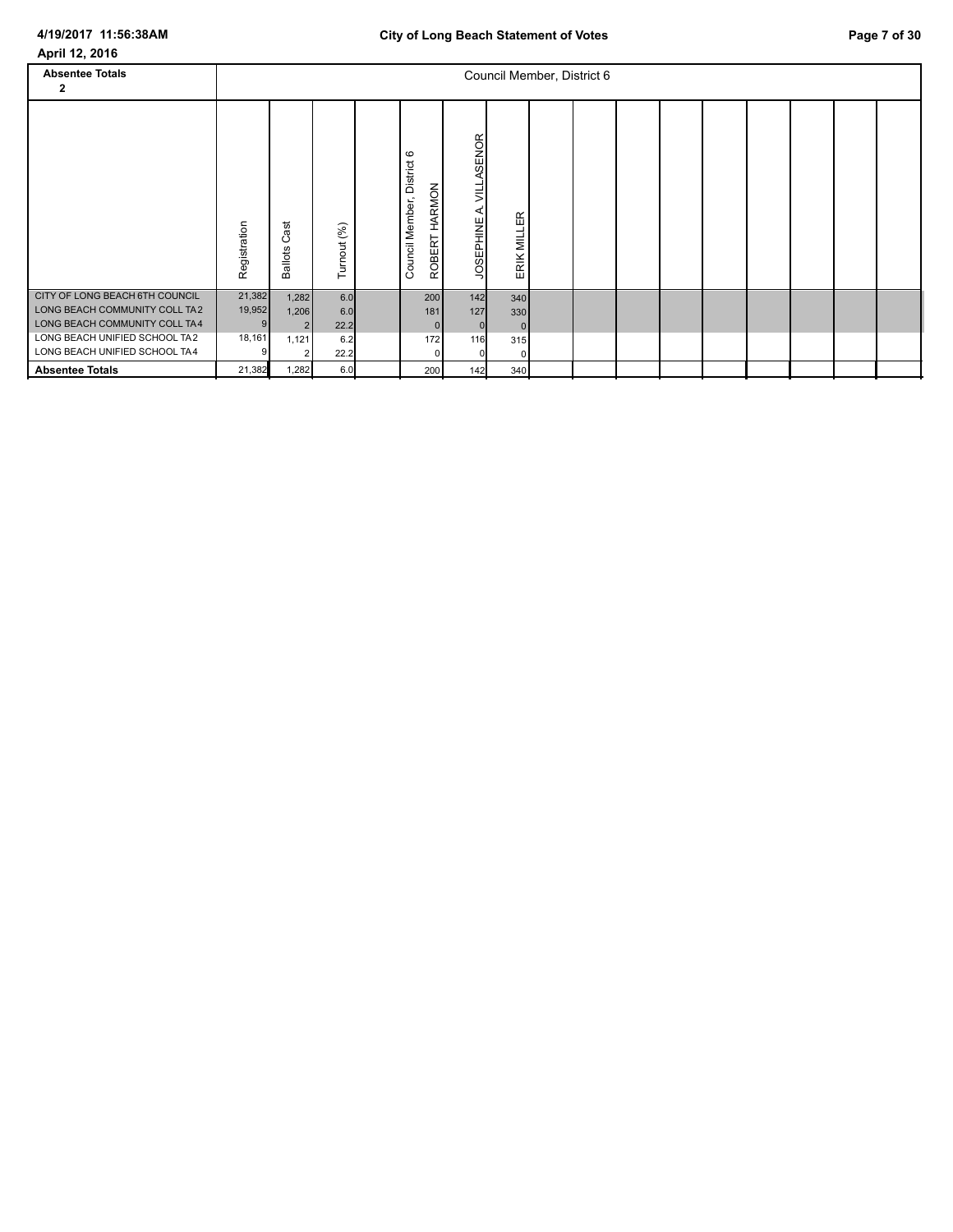| April 12, 2016                 |              |                            |             |                               |                                             |                |                            |  |  |  |  |
|--------------------------------|--------------|----------------------------|-------------|-------------------------------|---------------------------------------------|----------------|----------------------------|--|--|--|--|
| <b>Grand Totals</b>            |              |                            |             |                               |                                             |                | Council Member, District 6 |  |  |  |  |
| 2                              |              |                            |             |                               |                                             |                |                            |  |  |  |  |
|                                | Registration | ast<br>ပ<br><b>Ballots</b> | Turnout (%) | District 6<br>Council Member, | A. VILLASENOR<br>ROBERT HARMON<br>JOSEPHINE | ERIK MILLER    |                            |  |  |  |  |
| CITY OF LONG BEACH 6TH COUNCIL | 21,382       | 2,237                      | 10.5        | 285                           | 204                                         | 556            |                            |  |  |  |  |
| LONG BEACH COMMUNITY COLL TA2  | 19,952       | 2,116                      | 10.6        | 256                           | 185                                         | 539            |                            |  |  |  |  |
| LONG BEACH COMMUNITY COLL TA4  | 9            | $\overline{\mathbf{c}}$    | 22.2        |                               | $\mathbf{0}$<br>$\mathbf 0$                 | $\overline{0}$ |                            |  |  |  |  |
| LONG BEACH UNIFIED SCHOOL TA2  | 18,161       | 1,950                      | 10.7        | 247                           | 166                                         | 508            |                            |  |  |  |  |
| LONG BEACH UNIFIED SCHOOL TA4  | 9            | $\overline{\mathbf{c}}$    | 22.2        |                               | 0<br>0                                      | $\overline{0}$ |                            |  |  |  |  |
| <b>Early Voting Totals</b>     | 21,382       | $\mathbf 0$                | 0.0         |                               | $\Omega$<br>$\mathbf 0$                     | $\Omega$       |                            |  |  |  |  |
| <b>Absentee Totals</b>         | 21,382       | 1,282                      | 6.0         | 200                           | 142                                         | 340            |                            |  |  |  |  |
| <b>Election Day Totals</b>     | 21,382       | 955                        | 4.5         |                               | 62<br>85                                    | 216            |                            |  |  |  |  |
| <b>Grand Totals</b>            | 21,382       | 2,237                      | 10.5        | 285                           | 204                                         | 556            |                            |  |  |  |  |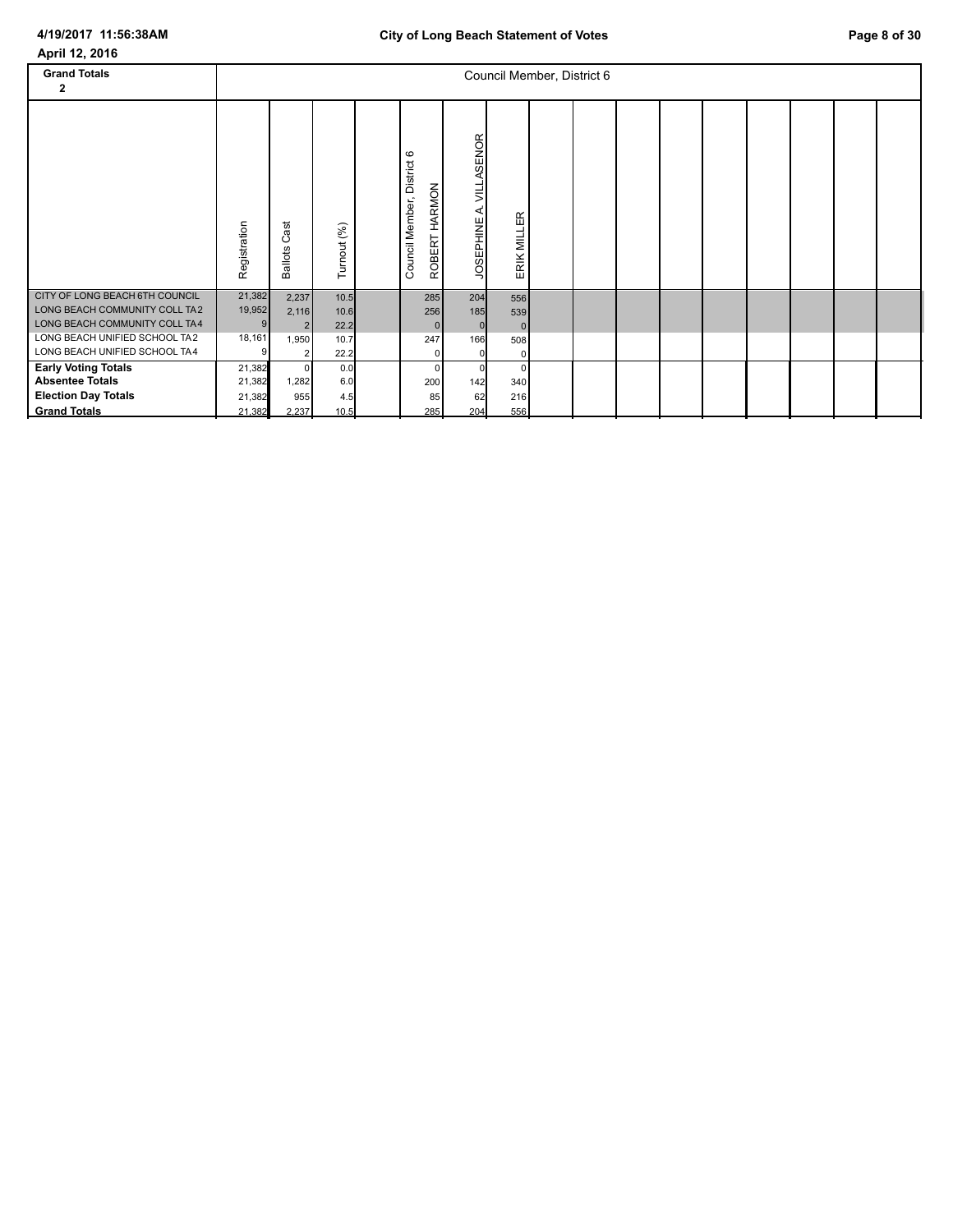| 3                          |                |                     |              |                                                         |                    |                  | Council Member, District 8 |  |  |  |  |
|----------------------------|----------------|---------------------|--------------|---------------------------------------------------------|--------------------|------------------|----------------------------|--|--|--|--|
|                            | Registration   | <b>Ballots Cast</b> | Turnout (%)  | $\infty$<br>Council Member, District<br>LAURIE C. ANGEI | <b>AUSTIN</b><br>4 | WESLEY TURNBOW   |                            |  |  |  |  |
| 3850002E                   | $\overline{2}$ | $\pmb{0}$           | 0.0          | $\overline{0}$                                          | $\mathbf 0$        | $\overline{0}$   |                            |  |  |  |  |
| 3850037A<br>3850039A       | 1,275<br>950   | 81                  | 6.4          | 20                                                      | 38                 | 21               |                            |  |  |  |  |
| 3850041A                   | 704            | 75                  | 7.9          | 9                                                       | 34                 | 31               |                            |  |  |  |  |
| 3850042A                   | 852            | 48<br>131           | 6.8<br>15.4  | 5<br>18                                                 | 38<br>78           | $\sqrt{5}$<br>35 |                            |  |  |  |  |
| 3850053A                   | 1,113          | 204                 | 18.3         | 24                                                      | 144                | 34               |                            |  |  |  |  |
| 3850055A                   | 983            | 166                 | 16.9         | $27\,$                                                  | 85                 | 52               |                            |  |  |  |  |
| 3850057C                   | 702            | 131                 | 18.7         | 28                                                      | 69                 | 32               |                            |  |  |  |  |
| 3850058A                   | 601            | 53                  | 8.8          | 10                                                      | 36                 | $\overline{7}$   |                            |  |  |  |  |
| 3850060A                   | 1,238          | 115                 | 9.3          | 18                                                      | 64                 | 31               |                            |  |  |  |  |
| 3850070A                   | 956            | 246                 | 25.7         | 43                                                      | 133                | 70               |                            |  |  |  |  |
| 3850075A                   | 927            | 230                 | 24.8         | 50                                                      | 121                | 59               |                            |  |  |  |  |
| 3850102A                   | 1,232          | 111                 | 9.0          | 14                                                      | 61                 | 35               |                            |  |  |  |  |
| 3850108A                   | 822            | 149                 | 18.1         | 12                                                      | 78                 | 59               |                            |  |  |  |  |
| 3850208A                   | 307            | 38                  | 12.4         | $\overline{\mathbf{4}}$                                 | 22                 | 11               |                            |  |  |  |  |
| 3850216A                   | 1,260          | 407                 | 32.3         | 79                                                      | 186                | 139              |                            |  |  |  |  |
| 3850220A                   | 396            | 39                  | 9.8          | 13                                                      | 19                 | $\overline{7}$   |                            |  |  |  |  |
| 3850307A                   | 440            | 58                  | 13.2         | 5 <sup>5</sup>                                          | 20                 | 33               |                            |  |  |  |  |
| 3850389A                   | 2              | $\mathbf 0$         | 0.0          | $\pmb{0}$                                               | $\mathbf 0$        | $\overline{0}$   |                            |  |  |  |  |
| 3850395A                   | 857            | 85                  | 9.9          | 18                                                      | 40                 | 26               |                            |  |  |  |  |
| 3850396A                   | 938            | 69                  | 7.4          | 9                                                       | 38                 | 22               |                            |  |  |  |  |
| 3850415A<br>3850549A       | 1,109<br>1,544 | 126                 | 11.4         | $\overline{7}$                                          | 96                 | 23               |                            |  |  |  |  |
| 3850552A                   | 679            | 415<br>74           | 26.9<br>10.9 | 75<br>$\sqrt{5}$                                        | 155<br>48          | 180              |                            |  |  |  |  |
| 3850552B                   | 847            | 88                  | 10.4         | 19                                                      | 41                 | 21<br>28         |                            |  |  |  |  |
| 3850553A                   | 1,089          | 103                 | 9.5          | 20                                                      | 48                 | 34               |                            |  |  |  |  |
| 3850554A                   | 1,116          | 113                 | 10.1         | 11                                                      | 64                 | 38               |                            |  |  |  |  |
| 3850555A                   | 773            | 66                  | 8.5          | 5                                                       | 37                 | 24               |                            |  |  |  |  |
| 3850562A                   | 1,137          | 466                 | 41.0         | 82                                                      | 172                | 204              |                            |  |  |  |  |
| 3850660A                   | 1,215          | 125                 | 10.3         | 30                                                      | 46                 | 49               |                            |  |  |  |  |
| 3850687A                   | 1,054          | 61                  | 5.8          | $\overline{7}$                                          | 49                 | $\sqrt{4}$       |                            |  |  |  |  |
| 3850389D                   | $\Omega$       | $\mathbf 0$         | 0.0          | 0                                                       | $\mathbf{0}$       | $\overline{0}$   |                            |  |  |  |  |
| 3850398A                   | $\overline{0}$ | $\mathbf 0$         | 0.0          | 0                                                       | $\mathbf 0$        | $\overline{0}$   |                            |  |  |  |  |
| <b>Early Voting Totals</b> | 27,120         | $\mathbf 0$         | 0.0          | $\pmb{0}$                                               | $\mathsf 0$        | $\overline{0}$   |                            |  |  |  |  |
| <b>Absentee Totals</b>     | 27,120         | 2,649               | 9.8          | 427                                                     | 1303               | 897              |                            |  |  |  |  |
| <b>Election Day Totals</b> | 27,120         | 1,424               | 5.3          | 240                                                     | 757                | 417              |                            |  |  |  |  |
| <b>Grand Totals</b>        | 27,120         | 4,073               | 15.0         | 667                                                     | 2060               | 1314             |                            |  |  |  |  |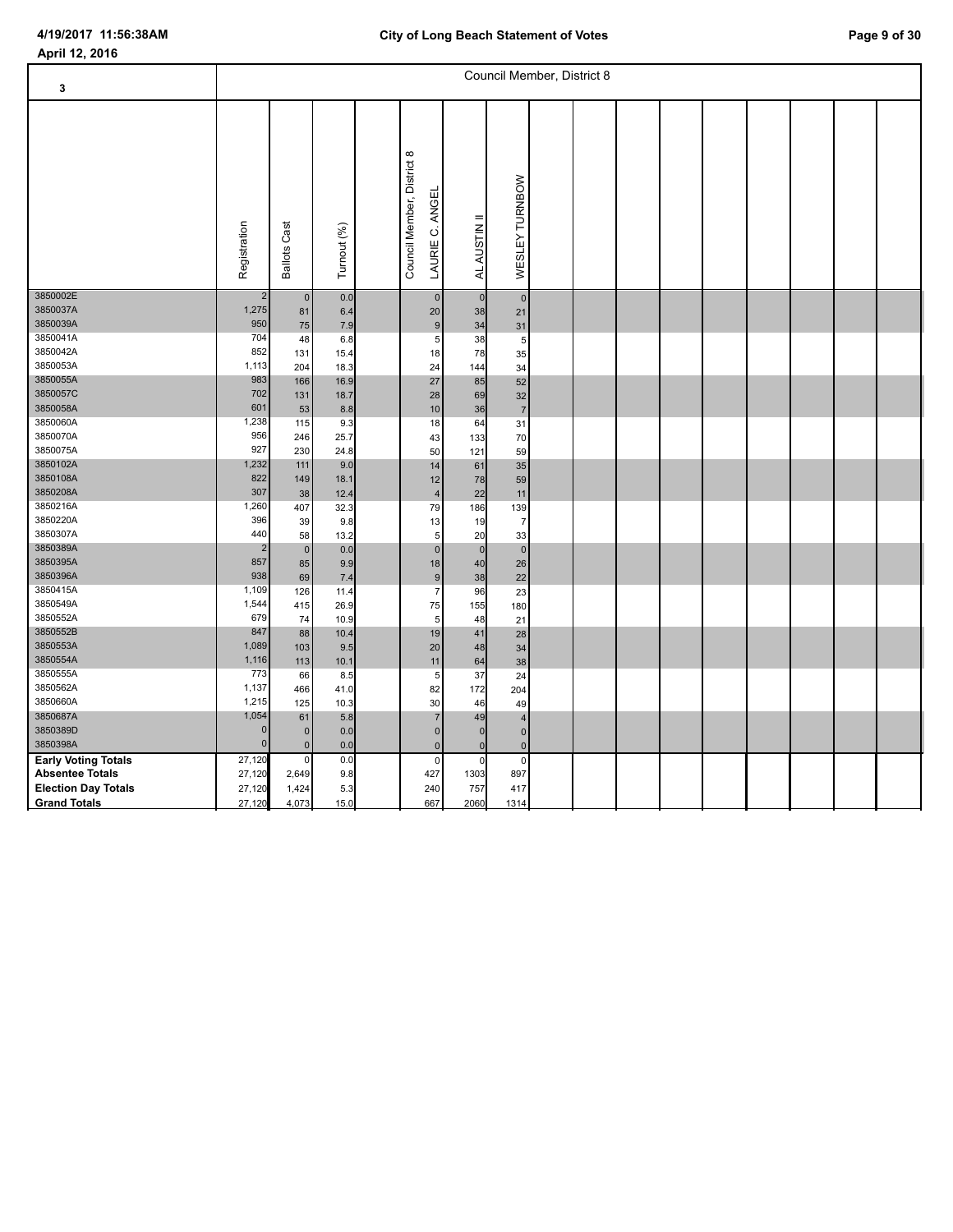# **4/19/2017 11:56:38AM**

| April 12, 2016 |  |
|----------------|--|
|----------------|--|

| <b>Early Voting Totals</b><br>3                                                                  |                                      |                                  |                   |                                                         |              |                                 | Council Member, District 8 |  |  |  |  |
|--------------------------------------------------------------------------------------------------|--------------------------------------|----------------------------------|-------------------|---------------------------------------------------------|--------------|---------------------------------|----------------------------|--|--|--|--|
|                                                                                                  | Registration                         | <b>Ballots Cast</b>              | Turnout (%)       | Council Member, District 8<br>LAURIE C. ANGEL           | AL AUSTIN II | WESLEY TURNBOW                  |                            |  |  |  |  |
| CITY OF LONG BEACH 8TH COUNCIL<br>LONG BEACH COMMUNITY COLL TA2<br>LONG BEACH UNIFIED SCHOOL TA2 | 27,120<br>$\Omega$<br>$\overline{0}$ | $\overline{0}$<br>$\Omega$<br> 0 | 0.0<br>0.0<br>0.0 | $\overline{0}$<br>$\mathbf{0}$<br>$\overline{0}$        |              | $\circ$<br>$\Omega$<br>$\Omega$ |                            |  |  |  |  |
| <b>Early Voting Totals</b><br>3                                                                  |                                      |                                  |                   |                                                         |              |                                 | Council Member, District 8 |  |  |  |  |
|                                                                                                  | Registration                         | <b>Ballots Cast</b>              | Turnout (%)       | Council Member, District 8<br><b>ANGEL</b><br>LAURIE C. | AL AUSTIN II | WESLEY TURNBOW                  |                            |  |  |  |  |
| <b>Early Voting Totals</b>                                                                       | 27,120                               | $\mathbf{0}$                     | 0.0               | $\mathsf 0$                                             | $\Omega$     | $\circ$                         |                            |  |  |  |  |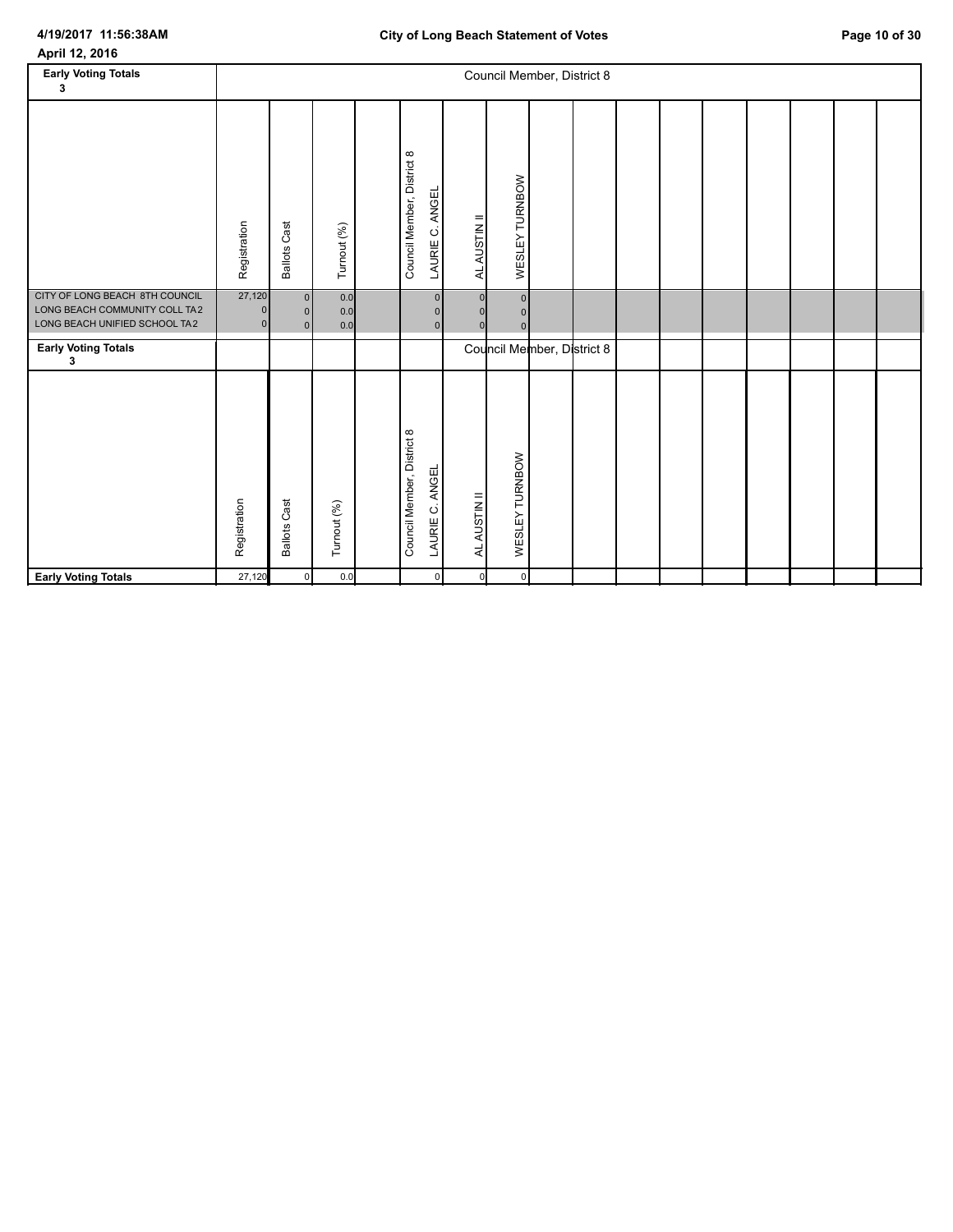| April 12, 2016                                                                                   |                    |                               |                   |                                                         |                                          |                                         |                            |  |  |  |  |
|--------------------------------------------------------------------------------------------------|--------------------|-------------------------------|-------------------|---------------------------------------------------------|------------------------------------------|-----------------------------------------|----------------------------|--|--|--|--|
| <b>Absentee Totals</b>                                                                           |                    |                               |                   |                                                         |                                          |                                         | Council Member, District 8 |  |  |  |  |
| 3                                                                                                |                    |                               |                   |                                                         |                                          |                                         |                            |  |  |  |  |
|                                                                                                  | Registration       | <b>Ballots Cast</b>           | Turnout (%)       | Council Member, District 8<br><b>ANGEL</b><br>LAURIE C. | AL AUSTIN II                             | WESLEY TURNBOW                          |                            |  |  |  |  |
| CITY OF LONG BEACH 8TH COUNCIL<br>LONG BEACH COMMUNITY COLL TA2<br>LONG BEACH UNIFIED SCHOOL TA2 | 27,120<br>$\Omega$ | 2,649<br>$\overline{0}$<br> 0 | 9.8<br>0.0<br>0.0 | 427                                                     | 1303<br>$\overline{0}$<br>$\overline{0}$ | 897<br>$\overline{0}$<br>$\overline{0}$ |                            |  |  |  |  |
| <b>Absentee Totals</b><br>3                                                                      |                    |                               |                   |                                                         |                                          |                                         | Council Member, District 8 |  |  |  |  |
|                                                                                                  | Registration       | <b>Ballots Cast</b>           | Turnout (%)       | Council Member, District 8<br>LAURIE C. ANGEL           | AL AUSTIN II                             | WESLEY TURNBOW                          |                            |  |  |  |  |
| <b>Absentee Totals</b>                                                                           | 27,120             | 2,649                         | 9.8               | 427                                                     | 1303                                     | 897                                     |                            |  |  |  |  |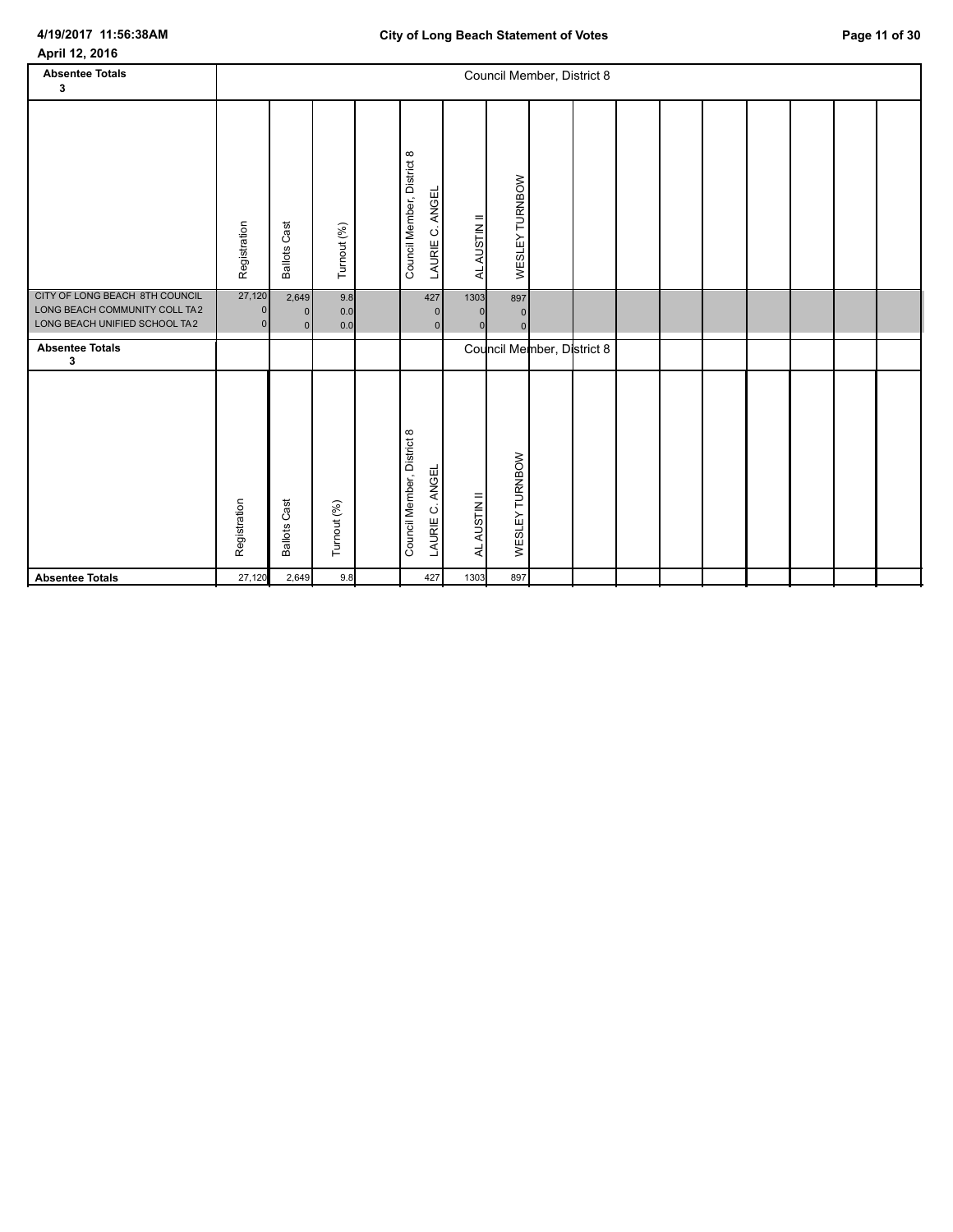| April 12, 2016                                                                                            |                                      |                              |                           |                                                                          |                     |                      |                            |  |  |  |  |
|-----------------------------------------------------------------------------------------------------------|--------------------------------------|------------------------------|---------------------------|--------------------------------------------------------------------------|---------------------|----------------------|----------------------------|--|--|--|--|
| <b>Grand Totals</b><br>3                                                                                  |                                      |                              |                           |                                                                          |                     |                      | Council Member, District 8 |  |  |  |  |
|                                                                                                           | Registration                         | ä<br>ပ<br><b>Ballots</b>     | Turnout (%)               | $\infty$<br>District<br><b>ANGEL</b><br>Member,<br>Ö<br>AURIE<br>Council | AUSTIN II<br>₹      | TURNBOW<br>WESLEY    |                            |  |  |  |  |
| CITY OF LONG BEACH 8TH COUNCIL<br>LONG BEACH COMMUNITY COLL TA2<br>LONG BEACH UNIFIED SCHOOL TA2          | 27,120                               | 4,073<br>$\Omega$<br> 0      | $15.0$<br>0.0<br>0.0      | 667<br>$\mathbf 0$<br> 0                                                 | 2060                | 1314                 |                            |  |  |  |  |
| <b>Early Voting Totals</b><br><b>Absentee Totals</b><br><b>Election Day Totals</b><br><b>Grand Totals</b> | 27,120<br>27,120<br>27,120<br>27,120 | 0<br>2,649<br>1,424<br>4,073 | 0.0<br>9.8<br>5.3<br>15.0 | 0<br>427<br>240<br>667                                                   | 1303<br>757<br>2060 | 897<br>417<br>$1314$ |                            |  |  |  |  |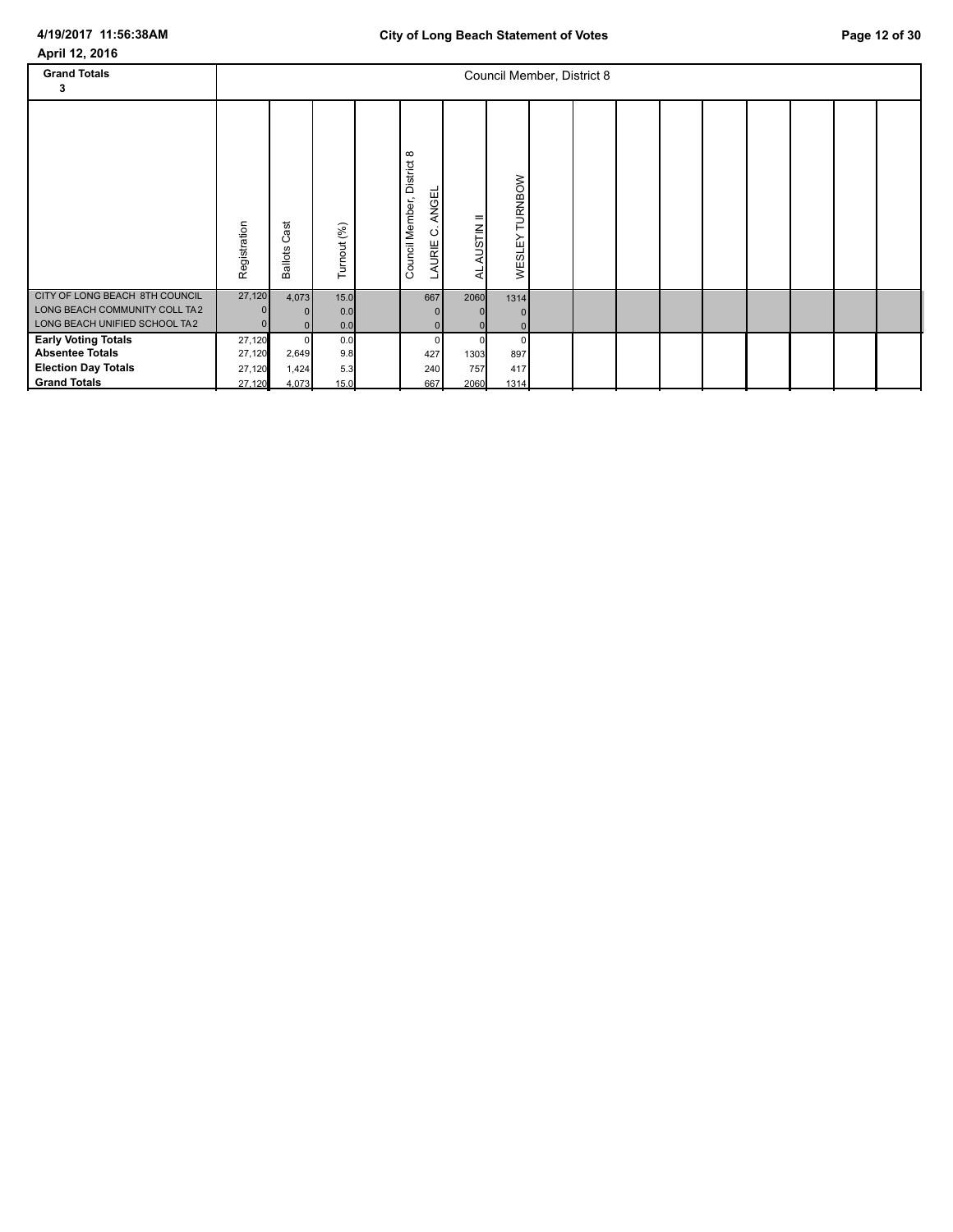| 4                                                    |                                |                               |                            | Long Beach Community College District Board of Trustees Member, Area 2 |                                                          |                                        |  |  |  |  |  |
|------------------------------------------------------|--------------------------------|-------------------------------|----------------------------|------------------------------------------------------------------------|----------------------------------------------------------|----------------------------------------|--|--|--|--|--|
|                                                      | Registration                   | <b>Ballots Cast</b>           | Turnout (%)                |                                                                        | Long Beach Community College<br>VIVIAN WILLIAMS MALAUULU | IRMA ARCHULETA                         |  |  |  |  |  |
| 3850034A<br>3850151A<br>3850021B<br>3850025A         | 1,082<br>1,174<br>792<br>1,048 | 116<br>89<br>68<br>135        | 10.7<br>7.6<br>8.6<br>12.9 |                                                                        | 55<br>28<br>39<br>82                                     | 39<br>37<br>26<br>37                   |  |  |  |  |  |
| 3850030A<br>3850110A                                 | 1,238<br>603                   | 163<br>103                    | 13.2<br>17.1               |                                                                        | 78<br>66                                                 | 68<br>30                               |  |  |  |  |  |
| 3850113B<br>3850117A<br>3850128A                     | 1,047<br>1,308<br>606          | 108<br>144<br>75              | 10.3<br>11.0<br>12.4       |                                                                        | 46<br>74<br>42                                           | 35<br>64<br>26                         |  |  |  |  |  |
| 3850134A<br>3850136A<br>3850138A                     | 952<br>654<br>655              | 52<br>27                      | 5.5<br>4.1                 |                                                                        | 33<br>14                                                 | 15<br>10                               |  |  |  |  |  |
| 3850145A<br>3850146A<br>3850151C                     | 946<br>1,086<br>837            | 47<br>81<br>100<br>99         | 7.2<br>8.6<br>9.2<br>11.8  |                                                                        | 28<br>46<br>48<br>60                                     | 13<br>27<br>42<br>17                   |  |  |  |  |  |
| 3850154B<br>3850164A<br>3850170A                     | 551<br>877<br>674              | 57<br>89<br>66                | 10.3<br>10.1<br>9.8        |                                                                        | 34<br>48<br>38                                           | 14<br>26<br>24                         |  |  |  |  |  |
| 3850170B<br>3850171A<br>3850200A<br>3850242A         | 788<br>1,215<br>865            | 62<br>146<br>99               | 7.9<br>12.0<br>11.4        |                                                                        | $36\,$<br>81<br>52                                       | 21<br>54<br>38                         |  |  |  |  |  |
| 3850389D<br>3850398A<br>3850091A                     | 954<br>0<br>0<br>1,100         | 190<br>0<br>$\mathbf 0$<br>59 | 19.9<br>0.0<br>0.0<br>5.4  |                                                                        | 115<br>$\overline{0}$<br>$\overline{0}$<br>28            | 67<br>$\mathbf 0$<br>$\mathbf 0$<br>30 |  |  |  |  |  |
| 3850266A<br>3850274A<br>3850611C                     | 105<br>228<br>685              | 14<br>22<br>56                | 13.3<br>9.6<br>8.2         |                                                                        | $6 \overline{6}$<br>14<br>38                             | $\bf8$<br>$\,$ 6 $\,$<br>17            |  |  |  |  |  |
| 3850612A<br>3850613A<br>3850036A                     | 797<br>689<br>920              | 78<br>39<br>143               | 9.8<br>5.7<br>15.5         |                                                                        | 49<br>22<br>${\bf 74}$                                   | 28<br>17<br>64                         |  |  |  |  |  |
| 3850071A<br>3850076A                                 | 894<br>921                     | 133<br>151                    | 14.9<br>16.4               |                                                                        | $90\,$<br>110                                            | 40<br>41                               |  |  |  |  |  |
| 3850091C<br>3850092A<br>3850097A                     | 92<br>969<br>1,115             | $\overline{7}$<br>128<br>150  | 7.6<br>13.2<br>13.5        |                                                                        | 6<br>82<br>81                                            | $\Omega$<br>44<br>62                   |  |  |  |  |  |
| 3850099A<br>3850100A<br>3850101A                     | 1,121<br>836<br>993            | 110<br>83<br>116              | 9.8<br>9.9<br>11.7         |                                                                        | 49<br>46<br>49                                           | 55<br>34<br>66                         |  |  |  |  |  |
| 3850103A<br>3850120A<br>3850123A                     | 1,036<br>967                   | 106<br>173                    | 10.2<br>17.9               |                                                                        | 54<br>93                                                 | 50<br>77                               |  |  |  |  |  |
| 3850137A<br>3850190A                                 | 946<br>1,228<br>786            | 53<br>71<br>63                | 5.6<br>5.8<br>8.0          |                                                                        | 25<br>32<br>28                                           | 25<br>30<br>32                         |  |  |  |  |  |
| 3850333A<br>3850384A<br>3850400A                     | 1,561<br>911<br>978            | 171<br>94<br>117              | 11.0<br>10.3<br>12.0       |                                                                        | 94<br>56<br>53                                           | 73<br>35<br>62                         |  |  |  |  |  |
| 3850517A<br>3850530A                                 | 773<br>883                     | 91<br>108                     | 11.8<br>12.2               |                                                                        | 54<br>70                                                 | 35<br>34                               |  |  |  |  |  |
| 3850564B<br>3850568A<br>3850572A                     | 1,061<br>968<br>1,030          | 124<br>173<br>110             | 11.7<br>17.9<br>10.7       |                                                                        | 76<br>119<br>63                                          | 47<br>47<br>44                         |  |  |  |  |  |
| 3850671A<br>3850701A                                 | 1,149<br>868                   | 72<br>106                     | 6.3<br>12.2                |                                                                        | 39<br>55                                                 | 31<br>50                               |  |  |  |  |  |
| <b>Early Voting Totals</b><br><b>Absentee Totals</b> | 46,562<br>46,562               | $\pmb{0}$<br>3,279            | 0.0<br>7.0                 |                                                                        | $\mathsf 0$<br>1819                                      | $\mathbf 0$<br>1269                    |  |  |  |  |  |
| <b>Election Day Totals</b><br><b>Grand Totals</b>    | 46,562<br>46,562               | 1,758<br>5,037                | 3.8<br>10.8                |                                                                        | 979<br>2798                                              | 645<br>1914                            |  |  |  |  |  |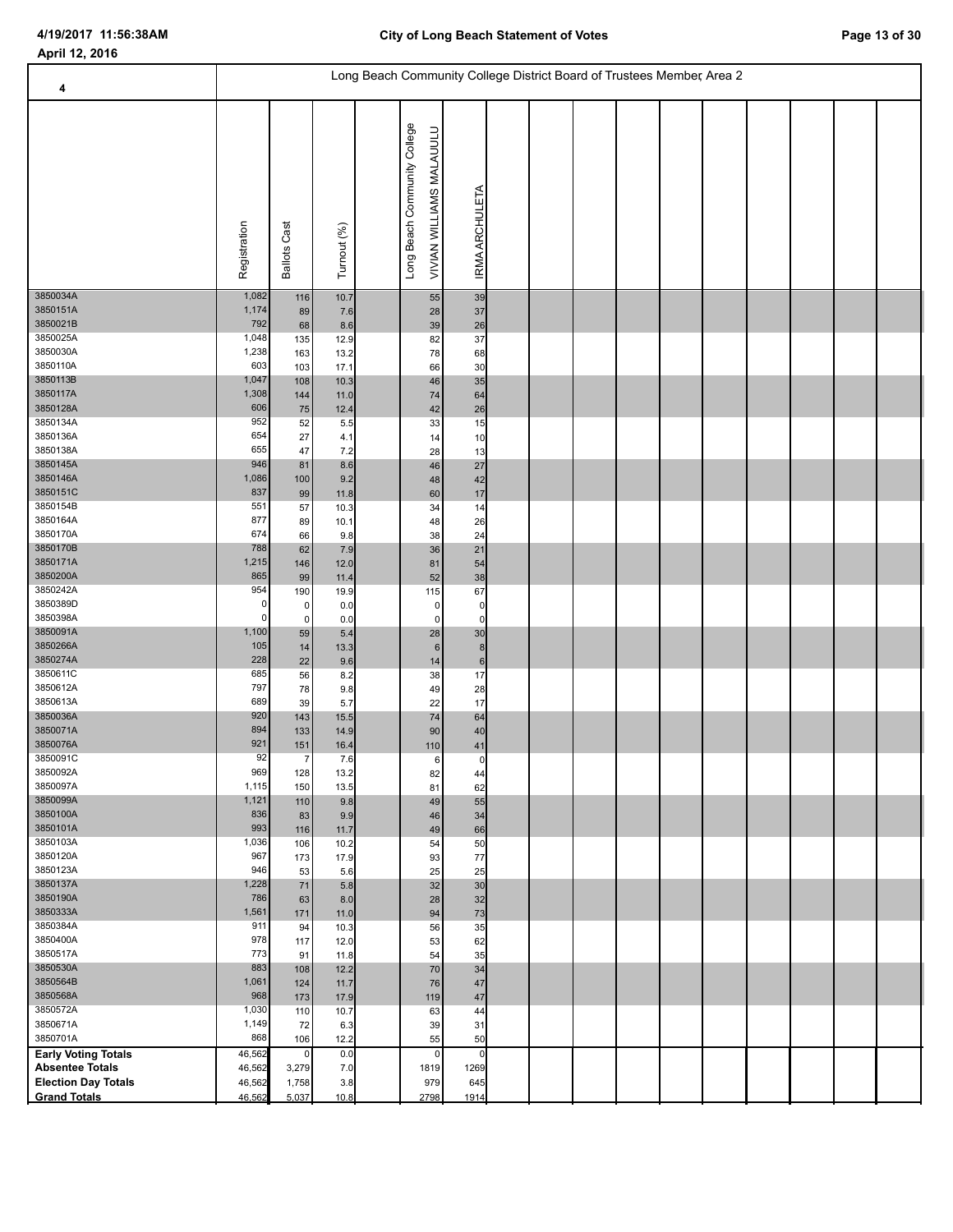| <b>Early Voting Totals</b>                                                                                                         |                                        |                             |                          |                                                                              | Long Beach Community College District Board of Trustees Member, Area 2 |  |  |  |  |  |
|------------------------------------------------------------------------------------------------------------------------------------|----------------------------------------|-----------------------------|--------------------------|------------------------------------------------------------------------------|------------------------------------------------------------------------|--|--|--|--|--|
|                                                                                                                                    | Registration                           | ast<br>ن<br><b>Ballots</b>  | Turnout (%)              | College<br>AUULU<br>Community<br><b>NAL</b><br>VIVIAN WILLIAMS<br>Long Beach | ARCHULETA<br><b>IRMA</b>                                               |  |  |  |  |  |
| CITY OF LONG BEACH 8TH COUNCIL<br>CITY OF LONG BEACH 6TH COUNCIL<br>LONG BEACH COMMUNITY COLL TA2<br>LONG BEACH UNIFIED SCHOOL TA2 | $\Omega$<br>19,952<br>46,562<br>40,702 | 0 <br> 0 <br> 0 <br>$\circ$ | 0.0<br>0.0<br>0.0<br>0.0 | $\Omega$                                                                     |                                                                        |  |  |  |  |  |
| <b>Early Voting Totals</b>                                                                                                         | 46,562                                 | $\overline{0}$              | 0.0                      |                                                                              |                                                                        |  |  |  |  |  |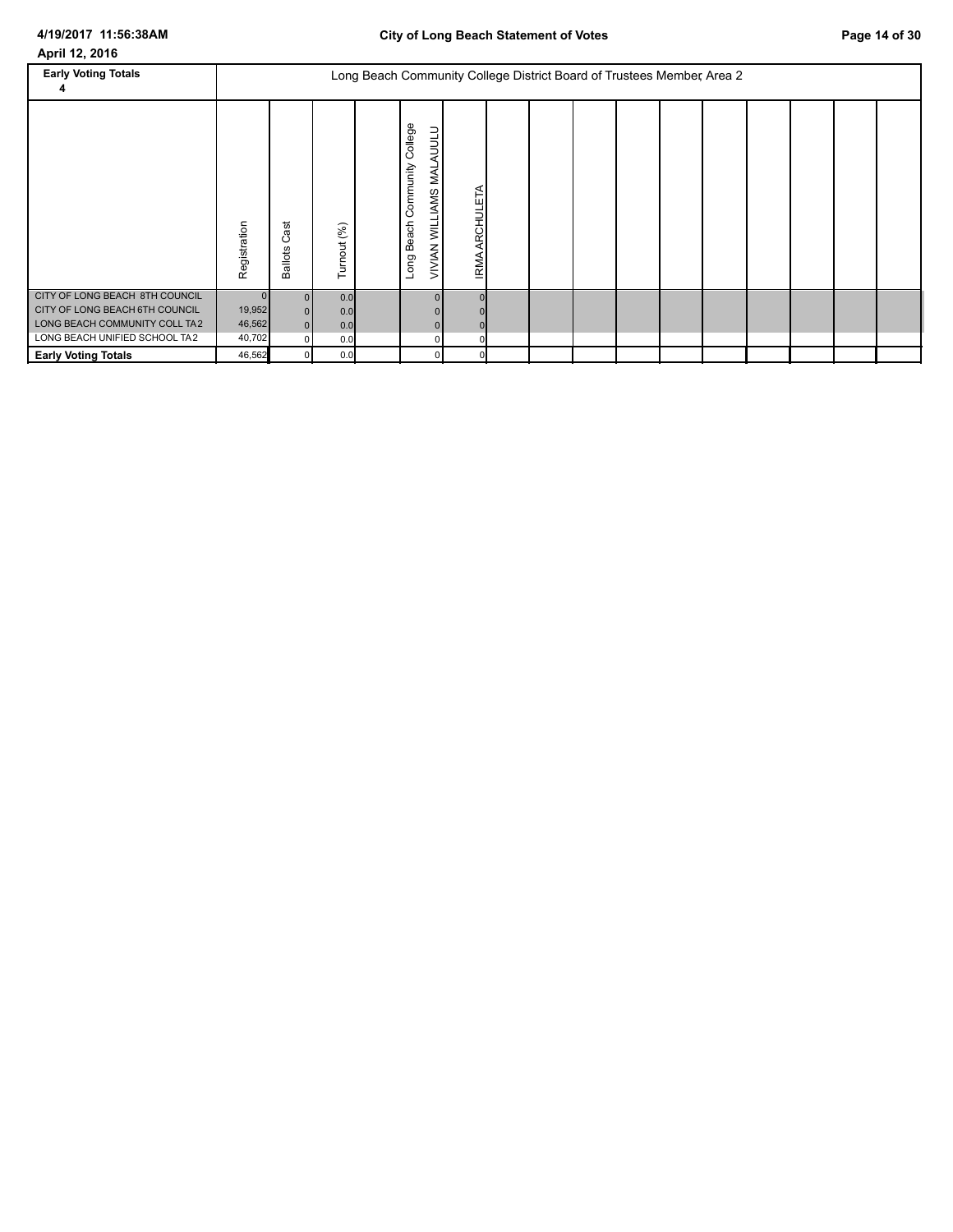| 4/19/2017 11:56:38AM<br>April 12, 2016                          |                  |                            |             |                                                                        |                                                                    |                          | <b>City of Long Beach Statement of Votes</b> |  |  |  | Page 15 of 30 |
|-----------------------------------------------------------------|------------------|----------------------------|-------------|------------------------------------------------------------------------|--------------------------------------------------------------------|--------------------------|----------------------------------------------|--|--|--|---------------|
| <b>Absentee Totals</b><br>4                                     |                  |                            |             | Long Beach Community College District Board of Trustees Member, Area 2 |                                                                    |                          |                                              |  |  |  |               |
|                                                                 | Registration     | ast<br>ပ<br><b>Ballots</b> | Turnout (%) |                                                                        | College<br>AUULU<br>Community<br>VIVIAN WILLIAMS MAL<br>Long Beach | ARCHULETA<br><b>IRMA</b> |                                              |  |  |  |               |
| CITY OF LONG BEACH 8TH COUNCIL                                  | $\mathbf{0}$     |                            | 0.0         |                                                                        |                                                                    |                          |                                              |  |  |  |               |
| CITY OF LONG BEACH 6TH COUNCIL<br>LONG BEACH COMMUNITY COLL TA2 | 19,952           | 1,206                      | 6.0         |                                                                        | 648                                                                | 422                      |                                              |  |  |  |               |
| LONG BEACH UNIFIED SCHOOL TA2                                   | 46,562<br>40,702 | 3,279<br>2,959             | 7.0<br>7.3  |                                                                        | 1819<br>1649                                                       | 1269<br>1146             |                                              |  |  |  |               |
| <b>Absentee Totals</b>                                          | 46,562           | 3,279                      | 7.0         |                                                                        | 1819                                                               | 1269                     |                                              |  |  |  |               |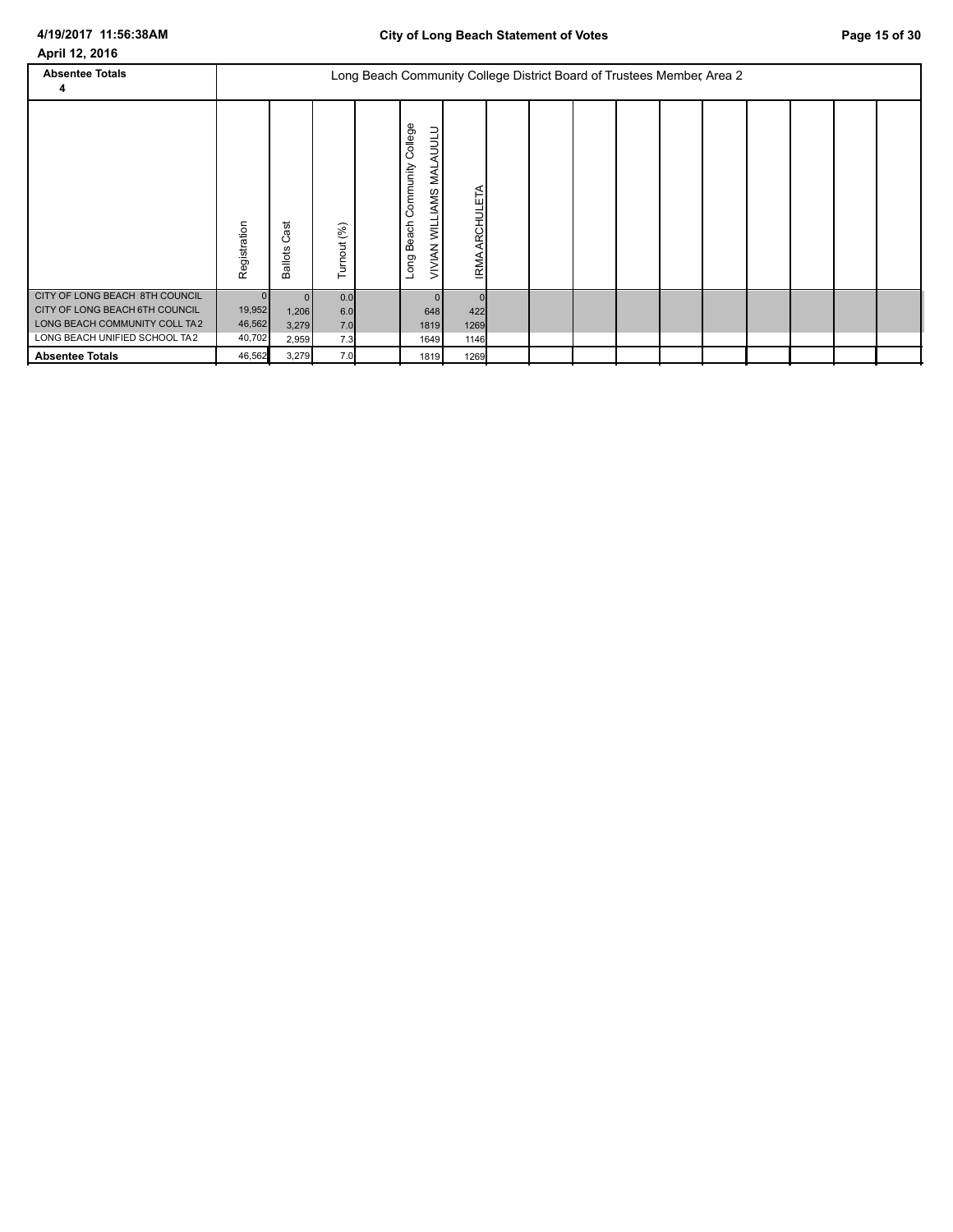| <b>Grand Totals</b><br>4                                                                                                           |                                            |                                         |                             | Long Beach Community College District Board of Trustees Member, Area 2 |                                                                          |                     |  |  |  |  |  |
|------------------------------------------------------------------------------------------------------------------------------------|--------------------------------------------|-----------------------------------------|-----------------------------|------------------------------------------------------------------------|--------------------------------------------------------------------------|---------------------|--|--|--|--|--|
|                                                                                                                                    | Registration                               | ä<br>ပ<br><b>Ballots</b>                | Turnout (%)                 |                                                                        | College<br>AUULU<br>Community<br>MAL<br>VIVIAN WILLIAMS<br>Beach<br>Long | ARCHULETA<br>IRMA.  |  |  |  |  |  |
| CITY OF LONG BEACH 8TH COUNCIL<br>CITY OF LONG BEACH 6TH COUNCIL<br>LONG BEACH COMMUNITY COLL TA2<br>LONG BEACH UNIFIED SCHOOL TA2 | $\mathbf{0}$<br>19,952<br>46,562<br>40,702 | $\mathbf{0}$<br>2,116<br>5,037<br>4,564 | 0.0<br>10.6<br>10.8<br>11.2 |                                                                        | n<br>1143<br>2798<br>2558                                                | 730<br>1914<br>1732 |  |  |  |  |  |
| <b>Early Voting Totals</b><br><b>Absentee Totals</b><br><b>Election Day Totals</b><br><b>Grand Totals</b>                          | 46,562<br>46,562<br>46,562<br>46,562       | 0<br>3,279<br>1,758<br>5,037            | 0.0<br>7.0<br>3.8<br>10.8   |                                                                        | 1819<br>979<br>2798                                                      | 1269<br>645<br>1914 |  |  |  |  |  |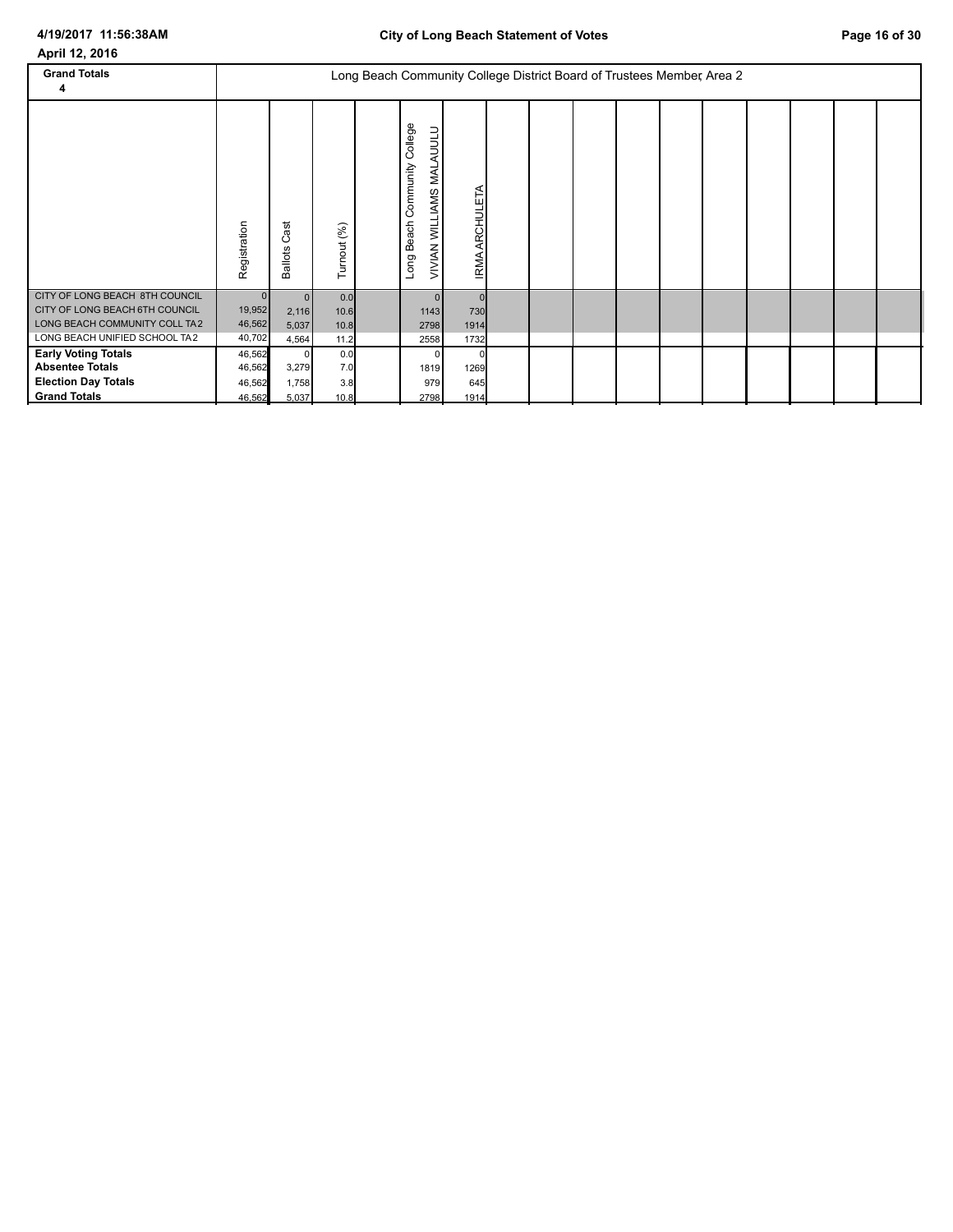| 5                    |                      |                               |              |                                           | Long Beach Community College District Board of Trustees Member, Area 4 |  |  |  |  |  |
|----------------------|----------------------|-------------------------------|--------------|-------------------------------------------|------------------------------------------------------------------------|--|--|--|--|--|
|                      |                      |                               |              |                                           |                                                                        |  |  |  |  |  |
|                      | Registration         | <b>Ballots Cast</b>           | Turnout (%)  | Long Beach Community College<br>DOUG OTTO | DAVINA M. KEISER                                                       |  |  |  |  |  |
| 3850088A<br>3850135A | 464<br>1,316         | 102<br>215                    | 22.0<br>16.3 | 56<br>117                                 | 38<br>81                                                               |  |  |  |  |  |
| 3850210A             | 679                  | 207                           | 30.5         | 125                                       | 64                                                                     |  |  |  |  |  |
| 3850211A<br>3850229A | 1,433<br>883         | 312<br>170                    | 21.8<br>19.3 | 198<br>88                                 | 91<br>67                                                               |  |  |  |  |  |
| 3850110B             | 9                    | $\sqrt{2}$                    | 22.2         | $\mathbf{1}$                              | $\Omega$                                                               |  |  |  |  |  |
| 3850045C<br>3850082A | $\mathbf 0$<br>1,238 | $\pmb{0}$<br>135              | 0.0<br>10.9  | $\mathbf 0$<br>87                         | $\mathbf 0$<br>46                                                      |  |  |  |  |  |
| 3850084A             | 1,198                | 169                           | 14.1         | 121                                       | 44                                                                     |  |  |  |  |  |
| 3850153A             | 1,087                | 190                           | 17.5         | 129                                       | 59                                                                     |  |  |  |  |  |
| 3850159A<br>3850614A | 828<br>1,103         | 45<br>48                      | 5.4<br>4.4   | 26<br>25                                  | 19<br>18                                                               |  |  |  |  |  |
| 6450008C             |                      | $\pmb{0}$                     | 0.0          | $\pmb{0}$                                 | 0                                                                      |  |  |  |  |  |
| 3850045A<br>3850045J | $\mathbf{0}$<br>24   | $\pmb{0}$<br>$\sqrt{4}$       | 0.0<br>16.7  | $\pmb{0}$<br>$\mathbf 2$                  | $\mathbf 0$<br>$\overline{2}$                                          |  |  |  |  |  |
| 3850048A             | 779                  | 119                           | 15.3         | 85                                        | 31                                                                     |  |  |  |  |  |
| 3850082B<br>3850084B | 30<br>24             | $\mathbf{2}$                  | 6.7          | 1                                         |                                                                        |  |  |  |  |  |
| 3850084F             | $\pmb{0}$            | $\mathbf 0$<br>$\overline{0}$ | 0.0<br>0.0   | $\mathbf 0$<br>$\pmb{0}$                  | 0<br>0                                                                 |  |  |  |  |  |
| 3850093A             | 695                  | 75                            | 10.8         | 53                                        | 21                                                                     |  |  |  |  |  |
| 3850163A<br>3850184A | 962<br>801           | 87<br>94                      | 9.0<br>11.7  | 43<br>65                                  | 42<br>27                                                               |  |  |  |  |  |
| 3850209B             | 971                  | 142                           | 14.6         | 99                                        | 43                                                                     |  |  |  |  |  |
| 3850212A<br>3850213A | 845<br>875           | 90                            | 10.7         | 67                                        | 20                                                                     |  |  |  |  |  |
| 3850215B             | 1,465                | 177<br>362                    | 20.2<br>24.7 | 138<br>293                                | 38<br>56                                                               |  |  |  |  |  |
| 3850222B             | 902                  | 145                           | 16.1         | 91                                        | 50                                                                     |  |  |  |  |  |
| 3850223A<br>3850248A | 956<br>773           | 175<br>87                     | 18.3<br>11.3 | 132<br>57                                 | 41<br>27                                                               |  |  |  |  |  |
| 3850249A             | 959                  | 62                            | 6.5          | 37                                        | 23                                                                     |  |  |  |  |  |
| 3850251A<br>3850254A | 901<br>1,323         | 93<br>386                     | 10.3<br>29.2 | 51<br>297                                 | 39<br>79                                                               |  |  |  |  |  |
| 3850255A             | 1,386                | 305                           | 22.0         | 234                                       | 66                                                                     |  |  |  |  |  |
| 3850256A<br>3850259A | 856<br>922           | 189                           | 22.1         | 146                                       | 35                                                                     |  |  |  |  |  |
| 3850262A             | 1,443                | 263<br>278                    | 28.5<br>19.3 | 200<br>215                                | 60<br>56                                                               |  |  |  |  |  |
| 3850264A             | 812                  | 57                            | 7.0          | 41                                        | 16                                                                     |  |  |  |  |  |
| 3850270A<br>3850271A | 835<br>1,073         | 81<br>152                     | 9.7<br>14.2  | 49<br>99                                  | 31<br>51                                                               |  |  |  |  |  |
| 3850272A             | 1,049                | 133                           | 12.7         | 95                                        | 36                                                                     |  |  |  |  |  |
| 3850275A<br>3850276A | 1,161<br>1,191       | 217<br>246                    | 18.7<br>20.7 | 156<br>178                                | 50<br>64                                                               |  |  |  |  |  |
| 3850280A             | 1,216                | 328                           | 27.0         | 268                                       | 55                                                                     |  |  |  |  |  |
| 3850285A<br>3850287A | 1,062<br>860         | 253                           | 23.8         | 198                                       | 49                                                                     |  |  |  |  |  |
| 3850290A             | 1,202                | 158<br>232                    | 18.4<br>19.3 | 111<br>181                                | 44<br>48                                                               |  |  |  |  |  |
| 3850292A             | 633                  | 139                           | 22.0         | 111                                       | 26                                                                     |  |  |  |  |  |
| 3850294A<br>3850305A | 1,078<br>1,438       | 119<br>250                    | 11.0<br>17.4 | 77<br>172                                 | 41<br>78                                                               |  |  |  |  |  |
| 3850308A             | 1,036                | 153                           | 14.8         | 91                                        | 58                                                                     |  |  |  |  |  |
| 3850309A<br>3850324A | 844<br>1,170         | 140                           | 16.6         | 84                                        | 54                                                                     |  |  |  |  |  |
| 3850338A             | 9                    | 171<br>$\mathbf{1}$           | 14.6<br>11.1 | 113<br>0                                  | 49                                                                     |  |  |  |  |  |
| 3850380A             | 417                  | 31                            | 7.4          | 21                                        | 9                                                                      |  |  |  |  |  |
| 3850418A<br>3850445A | 7<br>1,218           | $\mathbf{1}$<br>296           | 14.3<br>24.3 | $\mathbf 0$<br>233                        | $\mathbf 1$<br>60                                                      |  |  |  |  |  |
| 3850469A             | 294                  | 75                            | 25.5         | 58                                        | 14                                                                     |  |  |  |  |  |
| 3850481A<br>3850533A | 803<br>901           | 146<br>118                    | 18.2<br>13.1 | 118<br>78                                 | 28<br>36                                                               |  |  |  |  |  |
| 3850616A             | 1,006                | 87                            | 8.6          | 47                                        | 40                                                                     |  |  |  |  |  |
|                      |                      |                               |              |                                           |                                                                        |  |  |  |  |  |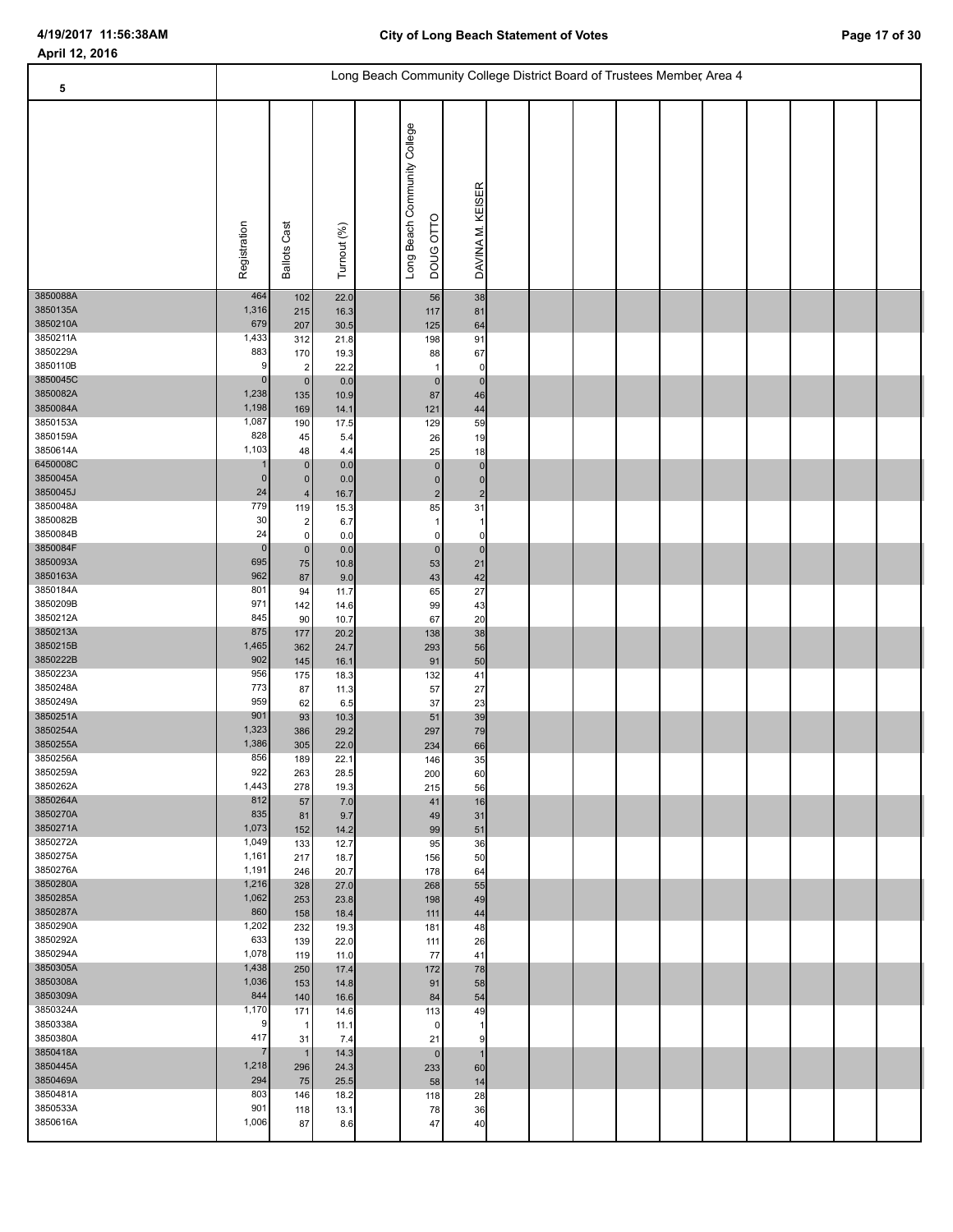| April 12, 2016             |                   |                      |             |                                                                        |                               |  |  |  |  |  |
|----------------------------|-------------------|----------------------|-------------|------------------------------------------------------------------------|-------------------------------|--|--|--|--|--|
|                            |                   |                      |             | Long Beach Community College District Board of Trustees Member, Area 4 |                               |  |  |  |  |  |
| 5                          |                   |                      |             |                                                                        |                               |  |  |  |  |  |
|                            | Registration      | <b>Ballots Cast</b>  | Turnout (%) | Long Beach Community College<br><b>DOUG OTTO</b>                       | DAVINA M. KEISER              |  |  |  |  |  |
| 3850617A                   | 844               | 80                   | 9.5         | 53                                                                     | 24                            |  |  |  |  |  |
| 3850618A                   | 913               | 61                   | 6.7         | 37                                                                     | 21                            |  |  |  |  |  |
| 3850620A                   | 1,115             | 83                   | 7.4         | 53                                                                     | 30                            |  |  |  |  |  |
| 3850621A                   | 823               | 45                   | 5.5         | 26                                                                     | 17                            |  |  |  |  |  |
| 3850624A                   | 845               | 45                   | 5.3         | 31                                                                     | 11                            |  |  |  |  |  |
| 3850625A                   | 1,145             | 105                  | 9.2         | 67                                                                     | 34                            |  |  |  |  |  |
| 3850645A                   | 737               | 3 <sup>1</sup>       | 0.4         |                                                                        | $\mathbf{3}$<br>$\mathbf 0$   |  |  |  |  |  |
| 3850688A                   | 1,063             | 235                  | 22.1        | 179                                                                    | 47                            |  |  |  |  |  |
| 6210001A                   | 59                | $\overline{4}$       | 6.8         |                                                                        | 3 <sup>1</sup>                |  |  |  |  |  |
| 6210002A                   | 73                | 5 <sup>5</sup>       | 6.8         |                                                                        | $\overline{4}$<br>0           |  |  |  |  |  |
| 6450001A                   | 772               | 55                   | 7.1         | 40                                                                     | 14                            |  |  |  |  |  |
| 6450002A                   | 1,401             | 91                   | 6.5         | 50                                                                     | 40                            |  |  |  |  |  |
| 6450004A<br>6450005A       | 1,319             | 96                   | 7.3         | 54                                                                     | 42                            |  |  |  |  |  |
| 6450005B                   | 1,443<br>$\Omega$ | 191                  | 13.2        | 107                                                                    | 75                            |  |  |  |  |  |
| 6450006A                   | 1,347             | 0                    | 0.0         | 59                                                                     | $\overline{0}$<br>$\mathbf 0$ |  |  |  |  |  |
| 6450006B                   | 19                | 94                   | 7.0         |                                                                        | 32                            |  |  |  |  |  |
| 6450007A                   | $\Omega$          | 5 <sup>5</sup><br> 0 | 26.3<br>0.0 |                                                                        | 3<br>2<br>0<br>$\mathbf{0}$   |  |  |  |  |  |
| <b>Early Voting Totals</b> | 63,364            | $\overline{0}$       | 0.0         |                                                                        | $\mathbf 0$<br>$\Omega$       |  |  |  |  |  |
| <b>Absentee Totals</b>     | 63,364            | 7,312                | 11.5        | 5196                                                                   | 1922                          |  |  |  |  |  |
| <b>Election Day Totals</b> | 63,364            | 2,200                | 3.5         | 1431                                                                   | 691                           |  |  |  |  |  |
| <b>Grand Totals</b>        | 63,364            | 9,512                | 15.0        | 6627                                                                   | 2613                          |  |  |  |  |  |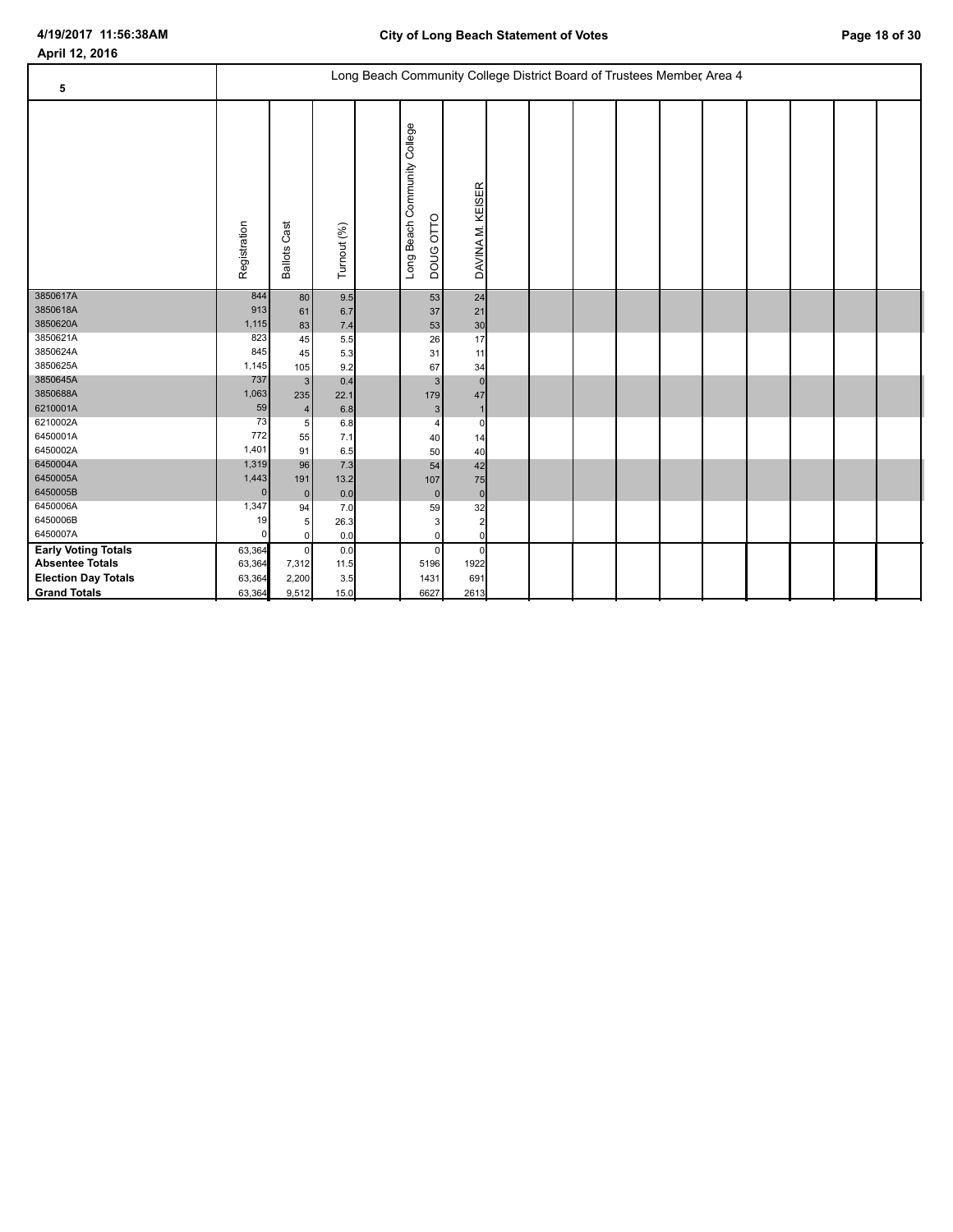| <b>Early Voting Totals</b>                                                                                                         |                           |                                  |                          |                                                           | Long Beach Community College District Board of Trustees Member, Area 4 |  |  |  |  |  |
|------------------------------------------------------------------------------------------------------------------------------------|---------------------------|----------------------------------|--------------------------|-----------------------------------------------------------|------------------------------------------------------------------------|--|--|--|--|--|
|                                                                                                                                    | Registration              | ast<br>ن<br><b>Ballots</b>       | Turnout (%)              | College<br>Community<br><b>DOUG OTTO</b><br>Beach<br>Long | KEISER<br>Σ<br><b>DAVINA</b>                                           |  |  |  |  |  |
| CITY OF LONG BEACH 2ND COUNCIL<br>CITY OF LONG BEACH 6TH COUNCIL<br>LONG BEACH COMMUNITY COLL TA4<br>LONG BEACH UNIFIED SCHOOL TA4 | 4,775<br>63,364<br>57,909 | $\Omega$<br>$\Omega$<br>$\Omega$ | 0.0<br>0.0<br>0.0<br>0.0 | 0                                                         |                                                                        |  |  |  |  |  |
| <b>Early Voting Totals</b>                                                                                                         | 63,364                    | $\Omega$                         | 0.0                      | $\Omega$                                                  |                                                                        |  |  |  |  |  |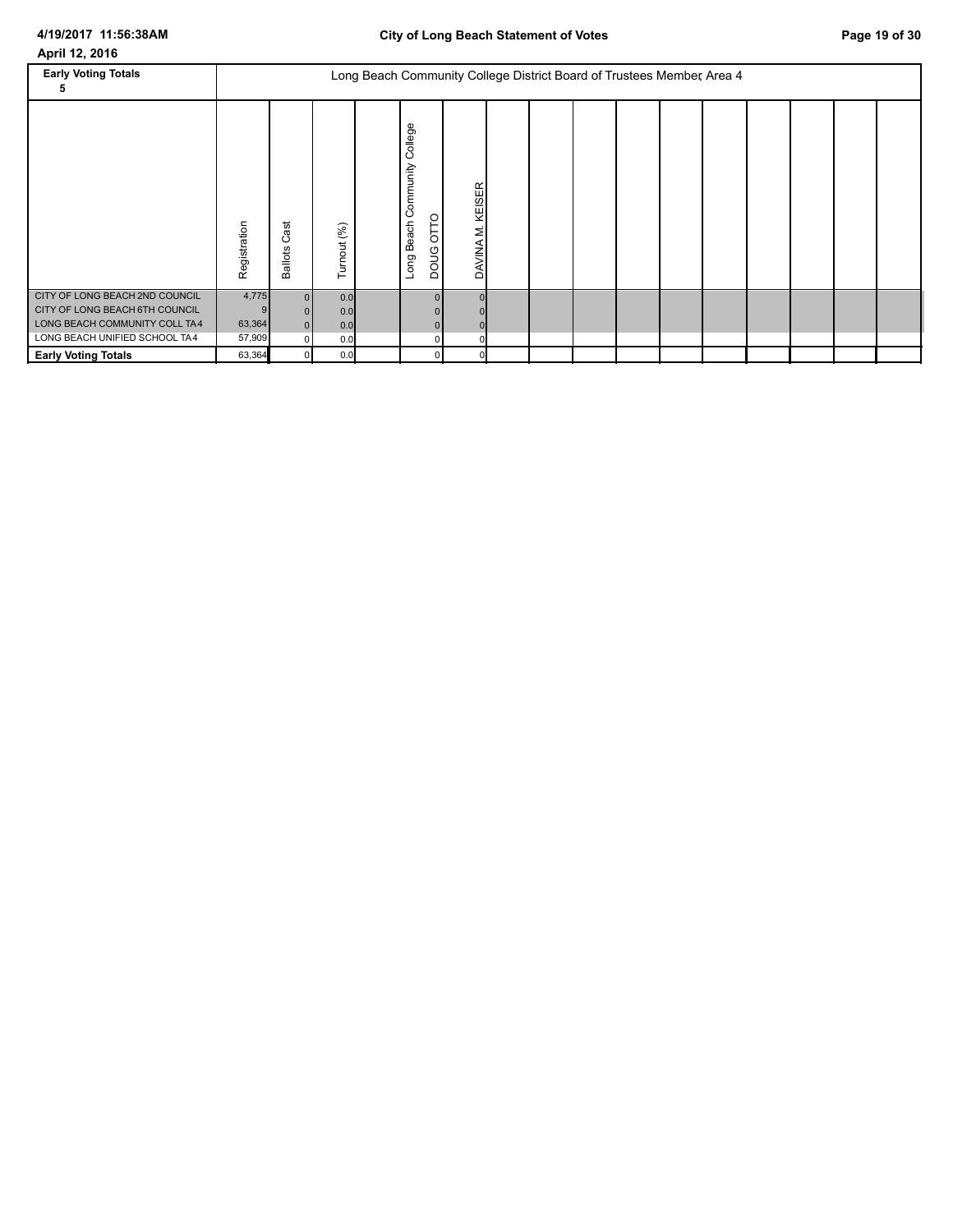| <b>Absentee Totals</b><br>5                                                                                                        |                           |                                         |                              | Long Beach Community College District Board of Trustees Member, Area 4 |                                                       |                     |  |  |  |  |  |
|------------------------------------------------------------------------------------------------------------------------------------|---------------------------|-----------------------------------------|------------------------------|------------------------------------------------------------------------|-------------------------------------------------------|---------------------|--|--|--|--|--|
|                                                                                                                                    | Registration              | ast<br>ပ<br><b>Ballots</b>              | Turnout (%)                  |                                                                        | College<br>Community<br>OTTO<br>Beach<br>poug<br>Long | KEISER<br>DAVINA M  |  |  |  |  |  |
| CITY OF LONG BEACH 2ND COUNCIL<br>CITY OF LONG BEACH 6TH COUNCIL<br>LONG BEACH COMMUNITY COLL TA4<br>LONG BEACH UNIFIED SCHOOL TA4 | 4,775<br>63,364<br>57,909 | 565<br>$\overline{2}$<br>7,312<br>6,854 | 11.8<br>22.2<br>11.5<br>11.8 |                                                                        | 353<br>5196<br>4898                                   | 174<br>1922<br>1772 |  |  |  |  |  |
| <b>Absentee Totals</b>                                                                                                             | 63,364                    | 7,312                                   | 11.5                         |                                                                        | 5196                                                  | 1922                |  |  |  |  |  |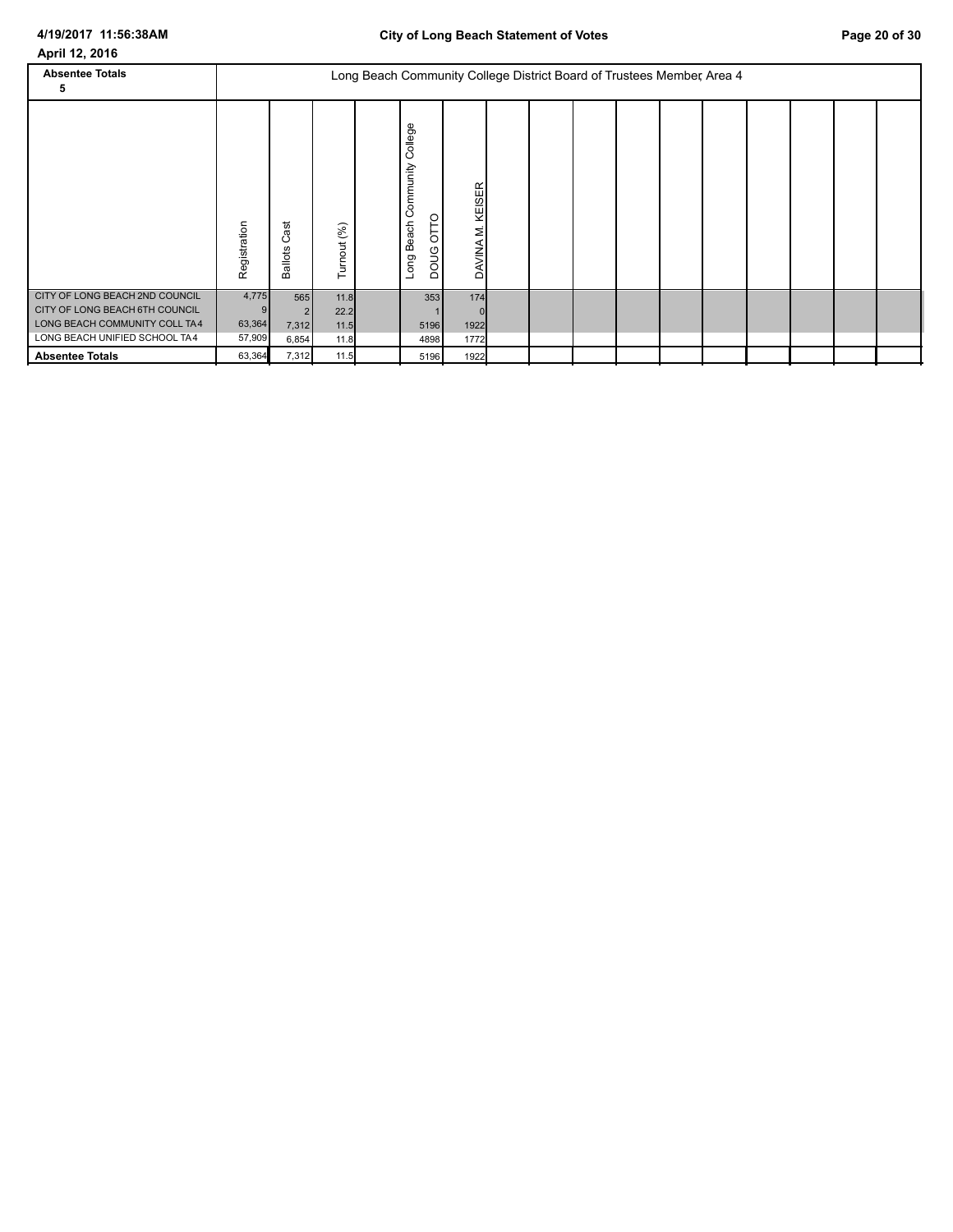| <b>Grand Totals</b><br>5                                                                                                           |                                      |                                        |                              | Long Beach Community College District Board of Trustees Member, Area 4 |                                                       |                     |  |  |  |  |  |
|------------------------------------------------------------------------------------------------------------------------------------|--------------------------------------|----------------------------------------|------------------------------|------------------------------------------------------------------------|-------------------------------------------------------|---------------------|--|--|--|--|--|
|                                                                                                                                    | Registration                         | ast<br>ن<br><b>Ballots</b>             | Turnout (%)                  |                                                                        | College<br>Community<br>OTTO<br>Beach<br>poug<br>Long | KEISER<br>DAVINA M. |  |  |  |  |  |
| CITY OF LONG BEACH 2ND COUNCIL<br>CITY OF LONG BEACH 6TH COUNCIL<br>LONG BEACH COMMUNITY COLL TA4<br>LONG BEACH UNIFIED SCHOOL TA4 | 4,775<br>63,364<br>57,909            | 1,006<br>9,512<br>8,925                | 21.1<br>22.2<br>15.0<br>15.4 |                                                                        | 584<br>6627<br>6239                                   | 341<br>2613<br>2427 |  |  |  |  |  |
| <b>Early Voting Totals</b><br><b>Absentee Totals</b><br><b>Election Day Totals</b><br><b>Grand Totals</b>                          | 63,364<br>63,364<br>63,364<br>63,364 | $\mathbf 0$<br>7,312<br>2,200<br>9,512 | 0.0<br>11.5<br>3.5<br>15.0   |                                                                        | 5196<br>1431<br>6627                                  | 1922<br>691<br>2613 |  |  |  |  |  |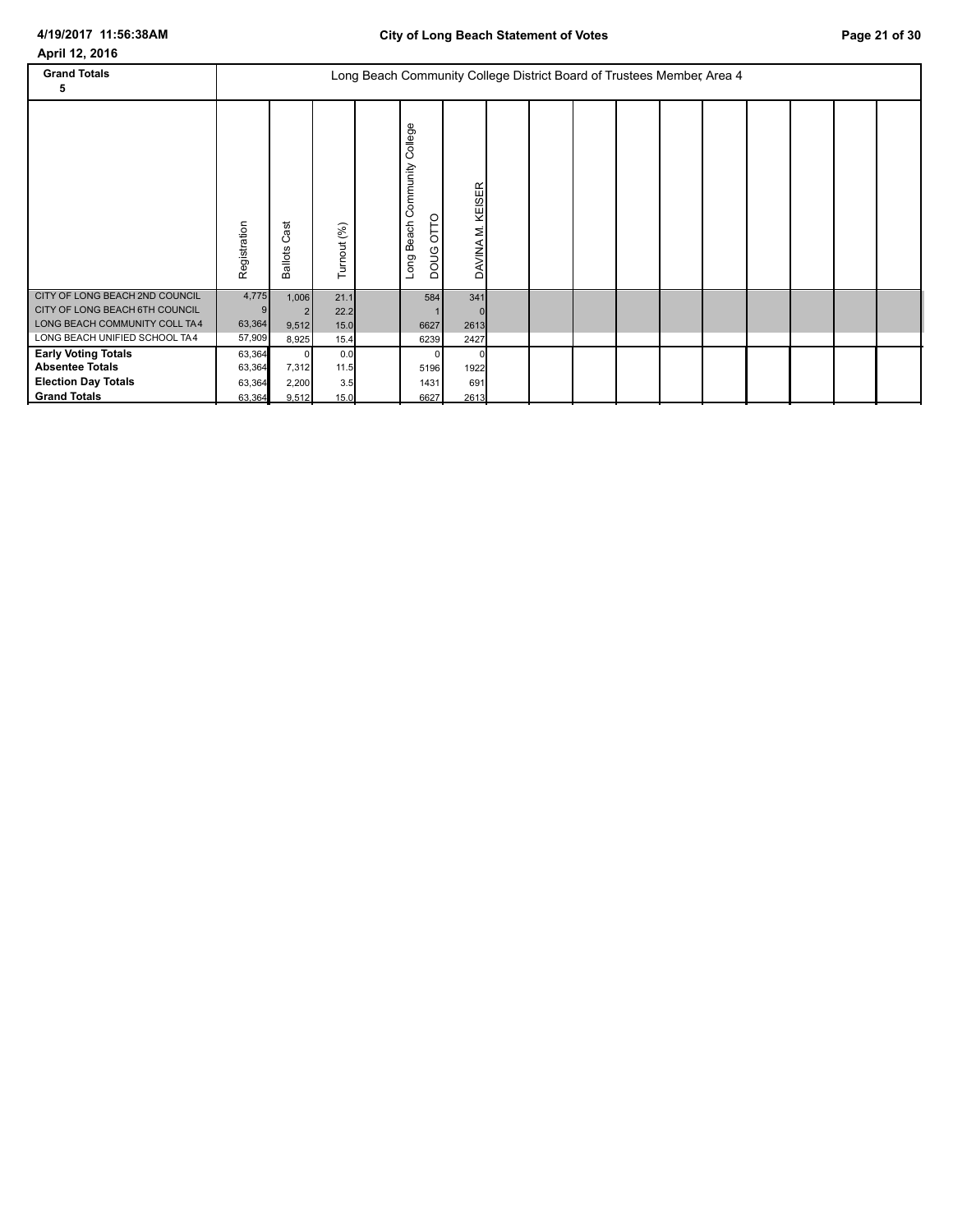#### Long Beach Unified School District Board of Education Member, District 2  **6** Registration<br>Ballots Cast<br>Turnout (%)<br>Long Beach Unified School District<br>JESSICA VARGAS-ALVAREZ<br>FELTON C. WILLIAMS 3850021B 68 | 8.6 | | 45 | | 3850025A 1,048 135 12.9 40 79 3850030A 1,238 163 13.2 46 103 3850110A 603 103 17.1 23 70 3850113B 1,047 108 10.3 27 56 3850117A 1,308 144 11.0 44 94 3850128A 606 75 12.4 34 33 3850134A 952 52 5.5 14 32 3850136A 654 27 4.1 11 12 3850138A 655 47 7.2 6 37 3850145A 946 81 8.6 29 46 3850146A 1,086 100 9.2 32 61 3850151C 837 99 11.8 17 67 3850154B 551 57 10.3 11 37 3850164A 877 89 10.1 22 59 3850170A 674 66 9.8 19 45 3850170B 788 62 7.9 18 36 3850171A 1,215 146 12.0 38 96 3850200A | 865| 99| 11.4| | 39| 52| | | | 3850242A 954 190 19.9 64 117 3850113D 27 0 0.0 0 0 3850156A 438 39 8.9 14 19 3850389D 0 0 0.0 0 0 3850398A 0 0 0.0 0 0 3850036A 920 143 15.5 51 90 3850071A 894 133 14.9 37 90 3850076A 921 151 16.4 57 89 3850091C 92 7 7.6 2 5 3850092A 969 128 13.2 34 86 3850097A 1,115 150 13.5 37 109 3850099A 1,121 110 9.8 36 70 3850100A 836 83 9.9 21 62 3850101A 993 116 11.7 36 80 3850103A 1,036 106 10.2 39 63 3850120A 967 173 17.9 57 108 3850123A 946 53 5.6 24 27 3850137A 1,228 71 5.8 27 38 3850190A 786 63 8.0 18 43 1 1 3850333A 1,561 171 11.0 62 105 3850384A 911 94 10.3 24 66 3850400A 978 117 12.0 47 67 3850517A 773 91 11.8 24 62 3850530A 883 108 12.2 22 80 3850564B 1,061 124 11.7 29 93 3850568A 968 173 17.9 38 123 3850572A 1,030 110 10.7 33 77 3850671A 1,149 72 6.3 17 55 3850701A 868 106 12.2 45 59 3850166B 1,139 63 5.5 18 41 3850286A 1,521 153 10.1 38 111 3850296A 1,405 41 2.9 13 22 3850702A 1,361 55 4.0 13 41 **Absentee Totals Early Voting Totals Election Day Totals 1,688** 3.6 3.6 3.7 **Grand Totals** 0 0 1 949 2113 517 1045 1466 0 3158  $\begin{bmatrix} 0 & 0.0 \\ 27 & 6.9 \end{bmatrix}$  3,227 1,688 46,593 46,593 46,593 0.0 949 46,593 4,915 10.5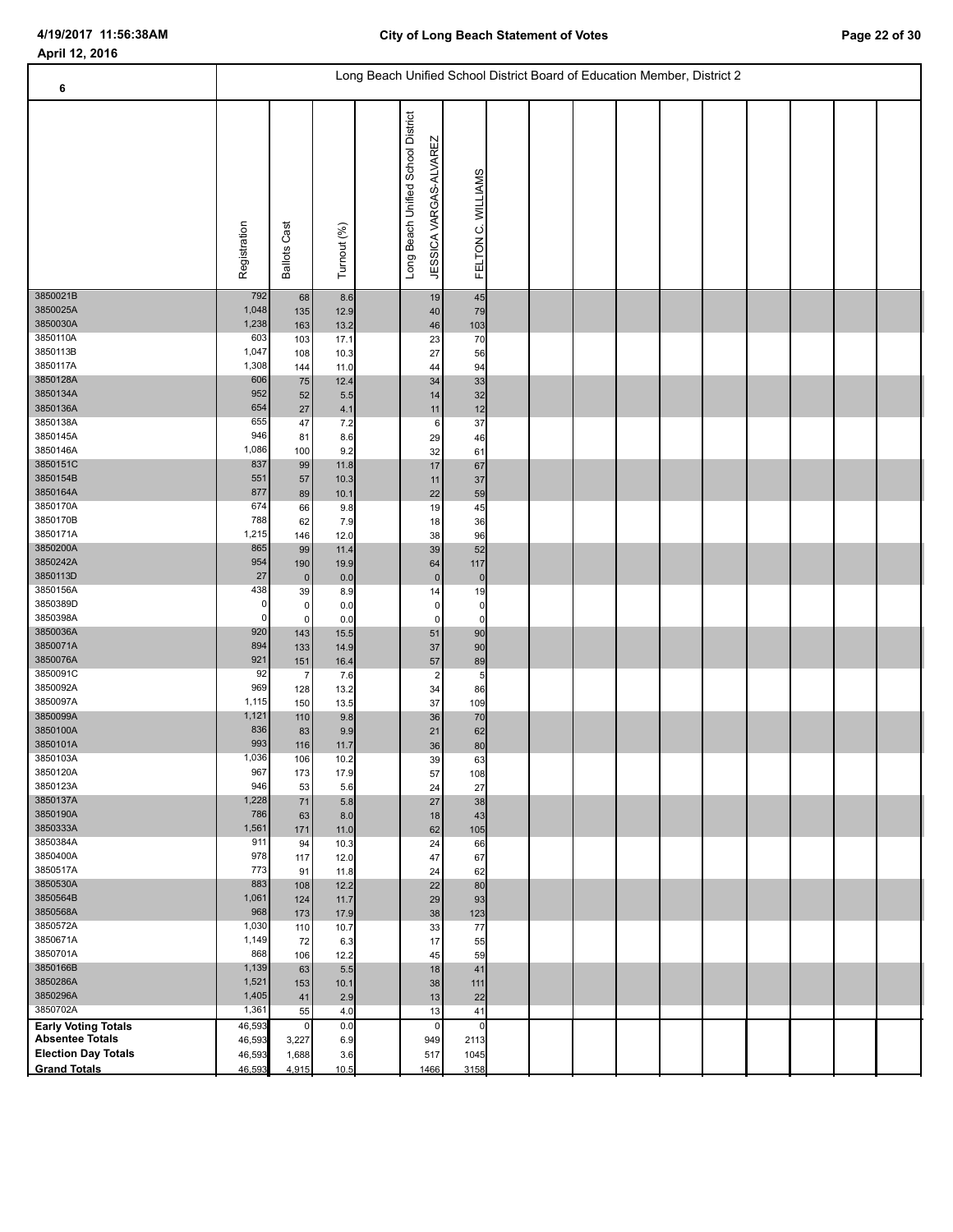| <b>Early Voting Totals</b><br>6                                                                                                    |                            |                                                          |                          | Long Beach Unified School District Board of Education Member, District 2 |                                                                                                      |                                |  |  |  |  |  |
|------------------------------------------------------------------------------------------------------------------------------------|----------------------------|----------------------------------------------------------|--------------------------|--------------------------------------------------------------------------|------------------------------------------------------------------------------------------------------|--------------------------------|--|--|--|--|--|
|                                                                                                                                    | Registration               | ಕ<br>σ<br>ပ<br><b>Ballots</b>                            | Turnout (%)              |                                                                          | School District<br><b>ALVAREZ</b><br>Unified:<br>9<br><b>VARG</b><br>Beach<br><b>JESSICA</b><br>Long | <b>WILLIAMS</b><br>ပ<br>FELTON |  |  |  |  |  |
| CITY OF LONG BEACH 8TH COUNCIL<br>CITY OF LONG BEACH 6TH COUNCIL<br>LONG BEACH COMMUNITY COLL TA2<br>LONG BEACH UNIFIED SCHOOL TA2 | 18,161<br>40,702<br>46,593 | $\overline{0}$<br>$\Omega$<br>$\Omega$<br>$\overline{0}$ | 0.0<br>0.0<br>0.0<br>0.0 |                                                                          |                                                                                                      |                                |  |  |  |  |  |
| <b>Early Voting Totals</b>                                                                                                         | 46,593                     |                                                          | 0.0                      |                                                                          |                                                                                                      |                                |  |  |  |  |  |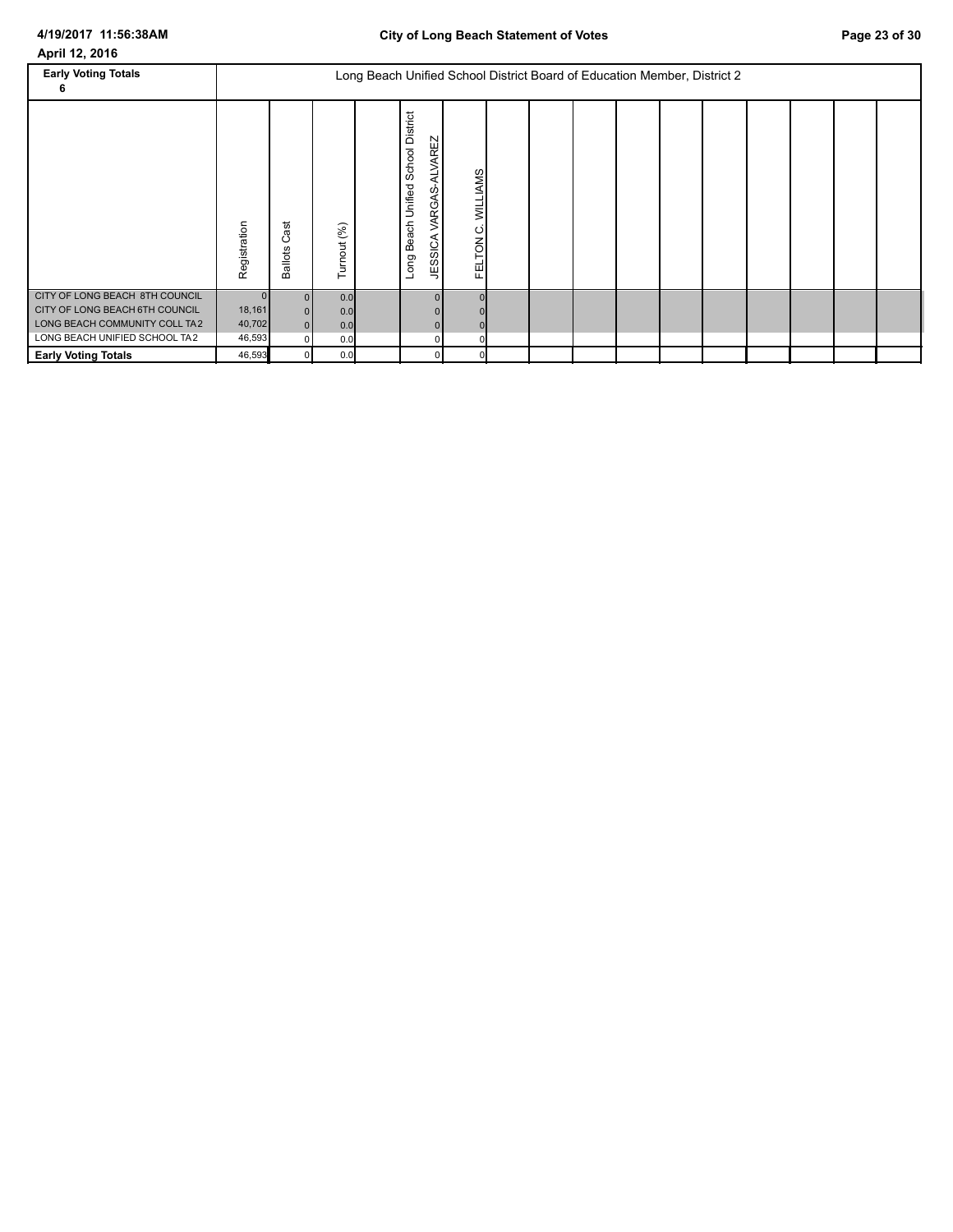| <b>Absentee Totals</b><br>6                                                                                                        |                                              |                                     |                          |                                                                                             | Long Beach Unified School District Board of Education Member, District 2 |  |  |  |  |  |
|------------------------------------------------------------------------------------------------------------------------------------|----------------------------------------------|-------------------------------------|--------------------------|---------------------------------------------------------------------------------------------|--------------------------------------------------------------------------|--|--|--|--|--|
|                                                                                                                                    | Registration                                 | ast<br>ပ<br><b>Ballots</b>          | Turnout (%)              | <b>School District</b><br>-ALVAREZ<br>Unified:<br>VARGAS<br>Beach<br><b>JESSICA</b><br>Long | <b>WILLIAMS</b><br>ပ<br><b>FELTON</b>                                    |  |  |  |  |  |
| CITY OF LONG BEACH 8TH COUNCIL<br>CITY OF LONG BEACH 6TH COUNCIL<br>LONG BEACH COMMUNITY COLL TA2<br>LONG BEACH UNIFIED SCHOOL TA2 | $\overline{0}$<br>18,161<br>40,702<br>46,593 | $\Omega$<br>1,121<br>2,959<br>3,227 | 0.0<br>6.2<br>7.3<br>6.9 | 315<br>878<br>949                                                                           | 712<br>1926<br>2113                                                      |  |  |  |  |  |
| <b>Absentee Totals</b>                                                                                                             | 46,593                                       | 3,227                               | 6.9                      | 949                                                                                         | 2113                                                                     |  |  |  |  |  |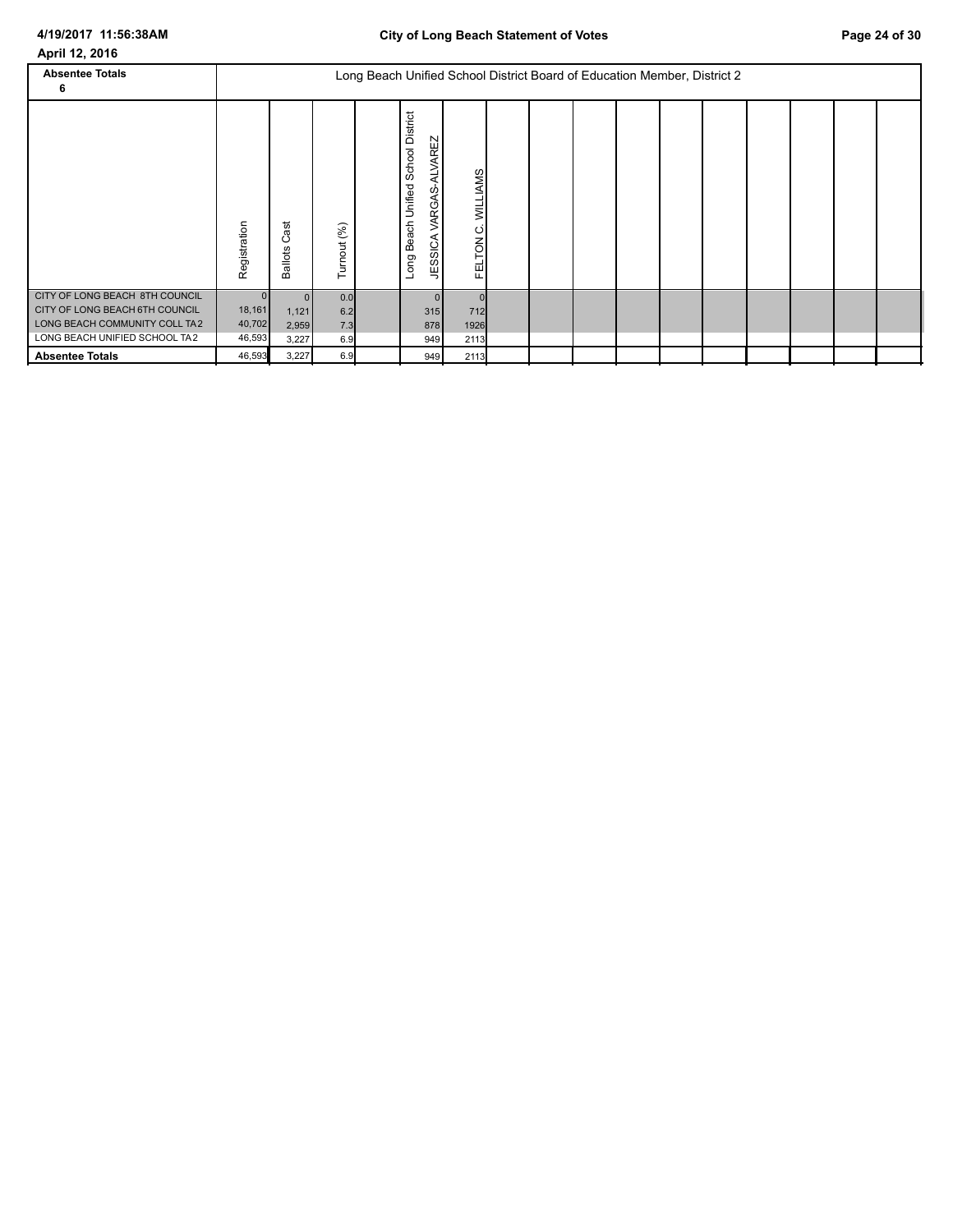| <b>Grand Totals</b><br>6                                                                                                           |                                            |                                        |                             | Long Beach Unified School District Board of Education Member, District 2 |                                                                                                   |                         |  |  |  |  |  |
|------------------------------------------------------------------------------------------------------------------------------------|--------------------------------------------|----------------------------------------|-----------------------------|--------------------------------------------------------------------------|---------------------------------------------------------------------------------------------------|-------------------------|--|--|--|--|--|
|                                                                                                                                    | Registration                               | ast<br>ပ<br><b>Ballots</b>             | Turnout (%)                 |                                                                          | School District<br><b>ALVAREZ</b><br>Unified:<br>Q<br>ଚ୍ଚ<br>≶<br>Beach<br><b>JESSICA</b><br>Long | WILLIAMS<br>Ó<br>FELTON |  |  |  |  |  |
| CITY OF LONG BEACH 8TH COUNCIL<br>CITY OF LONG BEACH 6TH COUNCIL<br>LONG BEACH COMMUNITY COLL TA2<br>LONG BEACH UNIFIED SCHOOL TA2 | $\mathbf{0}$<br>18,161<br>40,702<br>46,593 | $\Omega$<br>1,950<br>4,564<br>4,915    | 0.0<br>10.7<br>11.2<br>10.5 |                                                                          | 567<br>1370<br>1466                                                                               | 1196<br>2924<br>3158    |  |  |  |  |  |
| <b>Early Voting Totals</b><br><b>Absentee Totals</b><br><b>Election Day Totals</b><br><b>Grand Totals</b>                          | 46,593<br>46,593<br>46,593<br>46,593       | $\mathbf 0$<br>3,227<br>1,688<br>4,915 | 0.0<br>6.9<br>3.6<br>10.5   |                                                                          | 949<br>517<br>1466                                                                                | 2113<br>1045<br>3158    |  |  |  |  |  |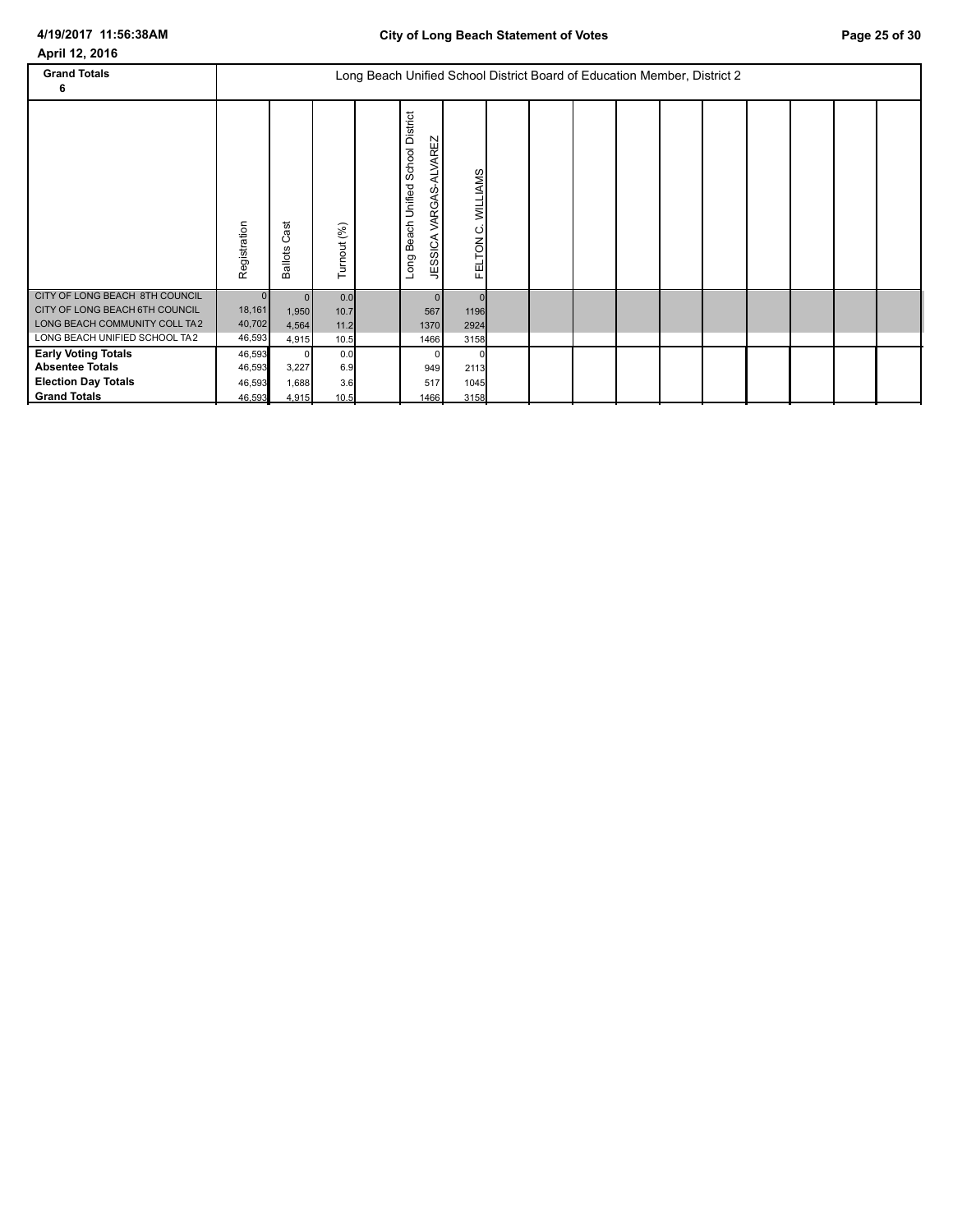| $\overline{\mathbf{7}}$ |                 |                         |              |                                                       | Long Beach Unified School District Board of Education Member, District 4 |  |  |  |  |  |
|-------------------------|-----------------|-------------------------|--------------|-------------------------------------------------------|--------------------------------------------------------------------------|--|--|--|--|--|
|                         | Registration    | <b>Ballots Cast</b>     | Turnout (%)  | Long Beach Unified School District<br>ROSIA, PEDERSEN | <b>JON MEYER</b>                                                         |  |  |  |  |  |
| 3850088A<br>3850135A    | 464<br>1,316    | 102<br>215              | 22.0<br>16.3 | $37\,$<br>89                                          | 57<br>107                                                                |  |  |  |  |  |
| 3850210A                | 679             | 207                     | 30.5         | 84                                                    | 102                                                                      |  |  |  |  |  |
| 3850211A                | 1,433           | 312                     | 21.8         | 152                                                   | 133                                                                      |  |  |  |  |  |
| 3850229A<br>3850150A    | 883<br>1,148    | 170<br>167              | 19.3<br>14.5 | 90<br>73                                              | 65<br>74                                                                 |  |  |  |  |  |
| 3850201C                | $\mathbf 0$     | $\pmb{0}$               | 0.0          | $\mathbf{0}$                                          | $\mathbf 0$                                                              |  |  |  |  |  |
| 3850227A                | 1,261           | 225                     | 17.8         | 104                                                   | 91                                                                       |  |  |  |  |  |
| 3850110B<br>3850045A    | 9<br>0          | $\overline{\mathbf{c}}$ | 22.2         | $\pmb{0}$                                             |                                                                          |  |  |  |  |  |
| 3850045J                | 24              | $\pmb{0}$<br>$\pmb{4}$  | 0.0<br>16.7  | $\pmb{0}$<br>3                                        | 0                                                                        |  |  |  |  |  |
| 3850048A                | 779             | 119                     | 15.3         | 30                                                    | 87                                                                       |  |  |  |  |  |
| 3850082B                | 30              | $\mathbf 2$             | 6.7          | $\sqrt{2}$                                            | $\mathbf 0$                                                              |  |  |  |  |  |
| 3850084B<br>3850084F    | 24<br>$\pmb{0}$ | $\pmb{0}$<br>$\pmb{0}$  | 0.0<br>0.0   | $\pmb{0}$<br>$\pmb{0}$                                | $\Omega$<br>$\mathbf 0$                                                  |  |  |  |  |  |
| 3850093A                | 695             | 75                      | 10.8         | 22                                                    | 52                                                                       |  |  |  |  |  |
| 3850163A                | 962             | 87                      | 9.0          | 36                                                    | 50                                                                       |  |  |  |  |  |
| 3850184A                | 801             | 94                      | 11.7         | 39                                                    | 51                                                                       |  |  |  |  |  |
| 3850209B<br>3850212A    | 971<br>845      | 142<br>90               | 14.6<br>10.7 | 55<br>36                                              | 83<br>52                                                                 |  |  |  |  |  |
| 3850213A                | 875             | 177                     | 20.2         | 64                                                    | 108                                                                      |  |  |  |  |  |
| 3850215B                | 1,465           | 362                     | 24.7         | 106                                                   | 251                                                                      |  |  |  |  |  |
| 3850222B<br>3850223A    | 902             | 145                     | 16.1         | 52                                                    | 87                                                                       |  |  |  |  |  |
| 3850248A                | 956<br>773      | 175<br>87               | 18.3<br>11.3 | 56<br>$40\,$                                          | 117<br>46                                                                |  |  |  |  |  |
| 3850249A                | 959             | 62                      | 6.5          | 37                                                    | 24                                                                       |  |  |  |  |  |
| 3850251A                | 901             | 93                      | 10.3         | 41                                                    | 50                                                                       |  |  |  |  |  |
| 3850254A<br>3850255A    | 1,323<br>1,386  | 386                     | 29.2         | 114                                                   | 265                                                                      |  |  |  |  |  |
| 3850256A                | 856             | 305<br>189              | 22.0<br>22.1 | 106<br>37                                             | 190<br>150                                                               |  |  |  |  |  |
| 3850259A                | 922             | 263                     | 28.5         | 151                                                   | 111                                                                      |  |  |  |  |  |
| 3850262A                | 1,443           | 278                     | 19.3         | 97                                                    | 172                                                                      |  |  |  |  |  |
| 3850264A<br>3850270A    | 812<br>835      | 57<br>81                | 7.0<br>9.7   | 26<br>33                                              | 30<br>45                                                                 |  |  |  |  |  |
| 3850271A                | 1,073           | 152                     | 14.2         | 63                                                    | 89                                                                       |  |  |  |  |  |
| 3850272A                | 1,049           | 133                     | 12.7         | 43                                                    | 88                                                                       |  |  |  |  |  |
| 3850275A                | 1,161           | 217                     | 18.7         | 64                                                    | 148                                                                      |  |  |  |  |  |
| 3850276A<br>3850280A    | 1,191<br>1,216  | 246<br>328              | 20.7<br>27.0 | 76<br>85                                              | 163<br>232                                                               |  |  |  |  |  |
| 3850285A                | 1,062           | 253                     | 23.8         | 76                                                    | 169                                                                      |  |  |  |  |  |
| 3850287A                | 860             | 158                     | 18.4         | 53                                                    | 103                                                                      |  |  |  |  |  |
| 3850290A<br>3850292A    | 1,202<br>633    | 232                     | 19.3         | 67                                                    | 163                                                                      |  |  |  |  |  |
| 3850294A                | 1,078           | 139<br>119              | 22.0<br>11.0 | 45<br>44                                              | 91<br>74                                                                 |  |  |  |  |  |
| 3850305A                | 1,438           | 250                     | 17.4         | 104                                                   | 139                                                                      |  |  |  |  |  |
| 3850308A                | 1,036           | 153                     | 14.8         | 62                                                    | 86                                                                       |  |  |  |  |  |
| 3850309A<br>3850324A    | 844<br>1,170    | 140<br>171              | 16.6         | 59<br>60                                              | 75                                                                       |  |  |  |  |  |
| 3850338A                | 9               | $\mathbf{1}$            | 14.6<br>11.1 | $\mathbf 1$                                           | 109<br>$\mathbf 0$                                                       |  |  |  |  |  |
| 3850380A                | 417             | 31                      | 7.4          | 13                                                    | 17                                                                       |  |  |  |  |  |
| 3850418A                | $\overline{7}$  | $\mathbf{1}$            | 14.3         | $\pmb{0}$                                             |                                                                          |  |  |  |  |  |
| 3850445A<br>3850469A    | 1,218<br>294    | 296<br>75               | 24.3         | 94                                                    | 198                                                                      |  |  |  |  |  |
| 3850481A                | 803             | 146                     | 25.5<br>18.2 | 20<br>54                                              | 52<br>91                                                                 |  |  |  |  |  |
| 3850533A                | 901             | 118                     | 13.1         | 32                                                    | 81                                                                       |  |  |  |  |  |
| 3850616A                | 1,006           | 87                      | 8.6          | 39                                                    | 47                                                                       |  |  |  |  |  |
| 3850617A<br>3850618A    | 844<br>913      | 80                      | 9.5          | 39                                                    | 40                                                                       |  |  |  |  |  |
| 3850620A                | 1,115           | 61<br>83                | 6.7<br>7.4   | 22<br>36                                              | 37<br>44                                                                 |  |  |  |  |  |
| 3850621A                | 823             | 45                      | 5.5          | 20                                                    | 21                                                                       |  |  |  |  |  |
|                         |                 |                         |              |                                                       |                                                                          |  |  |  |  |  |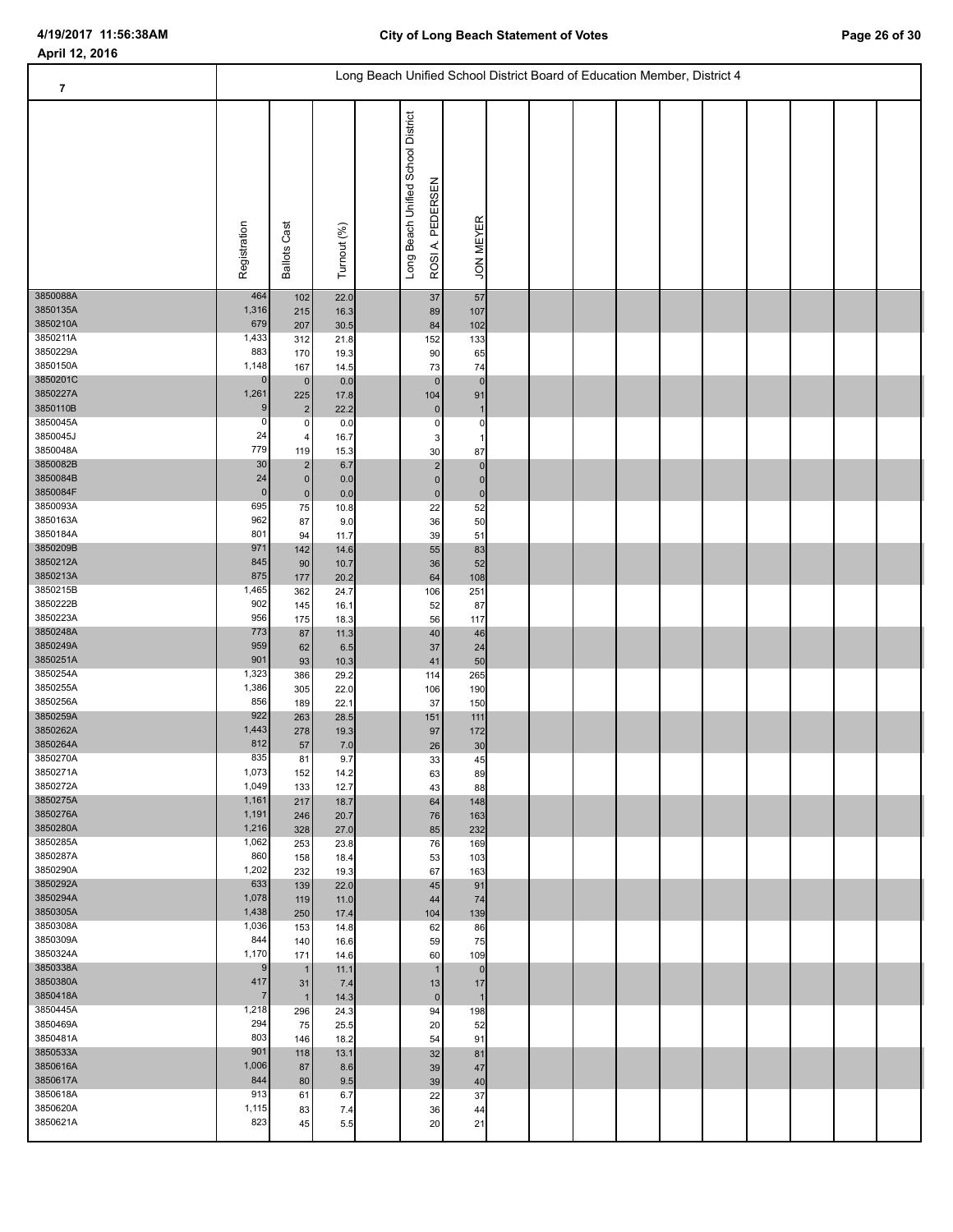| $\overline{\mathbf{7}}$    | Long Beach Unified School District Board of Education Member, District 4 |                        |             |  |                                                             |                      |  |  |  |  |  |  |  |  |  |  |
|----------------------------|--------------------------------------------------------------------------|------------------------|-------------|--|-------------------------------------------------------------|----------------------|--|--|--|--|--|--|--|--|--|--|
|                            | Registration                                                             | Cast<br><b>Ballots</b> | Turnout (%) |  | Beach Unified School District<br>PEDERSEN<br>ROSIA.<br>Long | <b>JON MEYER</b>     |  |  |  |  |  |  |  |  |  |  |
| 3850624A                   | 845                                                                      | 45                     | 5.3         |  | 17                                                          | 27                   |  |  |  |  |  |  |  |  |  |  |
| 3850625A<br>3850645A       | 1,145<br>737                                                             | 105<br>3 <sup>1</sup>  | 9.2<br>0.4  |  | 50<br>$\mathbf{1}$                                          | 53<br>$\overline{2}$ |  |  |  |  |  |  |  |  |  |  |
| 3850688A                   | 1,063                                                                    | 235                    | 22.1        |  | 79                                                          | 148                  |  |  |  |  |  |  |  |  |  |  |
| 6210001A                   | 59                                                                       | 4                      | 6.8         |  | $\overline{\mathbf{c}}$                                     |                      |  |  |  |  |  |  |  |  |  |  |
| 6210002A                   | 73                                                                       | 5                      | 6.8         |  |                                                             |                      |  |  |  |  |  |  |  |  |  |  |
| 6450001A                   | 772                                                                      | 55                     | 7.1         |  | 20                                                          | 34                   |  |  |  |  |  |  |  |  |  |  |
| 6450002A                   | 1,401                                                                    | 91                     | 6.5         |  | 41                                                          | 49                   |  |  |  |  |  |  |  |  |  |  |
| 6450004A                   | 1,319                                                                    | 96                     | 7.3         |  | 44                                                          | 51                   |  |  |  |  |  |  |  |  |  |  |
| 6450005A                   | 1,443                                                                    | 191                    | 13.2        |  | 95                                                          | 84                   |  |  |  |  |  |  |  |  |  |  |
| 6450005B                   | 0                                                                        | 0                      | 0.0         |  | $\mathbf 0$                                                 |                      |  |  |  |  |  |  |  |  |  |  |
| 6450006A                   | 1,347                                                                    | 94                     | 7.0         |  | 48                                                          | 44                   |  |  |  |  |  |  |  |  |  |  |
| 6450006B                   | 19                                                                       | 5 <sup>5</sup>         | 26.3        |  | $\mathbf{0}$                                                |                      |  |  |  |  |  |  |  |  |  |  |
| 6450007A                   | $\mathbf{0}$                                                             | $\mathbf{0}$           | 0.0         |  | $\mathbf{0}$                                                |                      |  |  |  |  |  |  |  |  |  |  |
| 3850045H                   | 542                                                                      | 40                     | 7.4         |  | 24                                                          | 15                   |  |  |  |  |  |  |  |  |  |  |
| 3850147A                   | 133                                                                      | 19                     | 14.3        |  | $\boldsymbol{9}$                                            | 10                   |  |  |  |  |  |  |  |  |  |  |
| <b>Early Voting Totals</b> | 60,993                                                                   | $\overline{0}$         | 0.0         |  | $\mathbf 0$                                                 |                      |  |  |  |  |  |  |  |  |  |  |
| <b>Absentee Totals</b>     | 60,993                                                                   | 7,106                  | 11.7        |  | 2557                                                        | 4320                 |  |  |  |  |  |  |  |  |  |  |
| <b>Election Day Totals</b> | 60,993                                                                   | 2,270                  | 3.7         |  | 957                                                         | 1217                 |  |  |  |  |  |  |  |  |  |  |
| <b>Grand Totals</b>        | 60,993                                                                   | 9,376                  | 15.4        |  | 3514                                                        | 5537                 |  |  |  |  |  |  |  |  |  |  |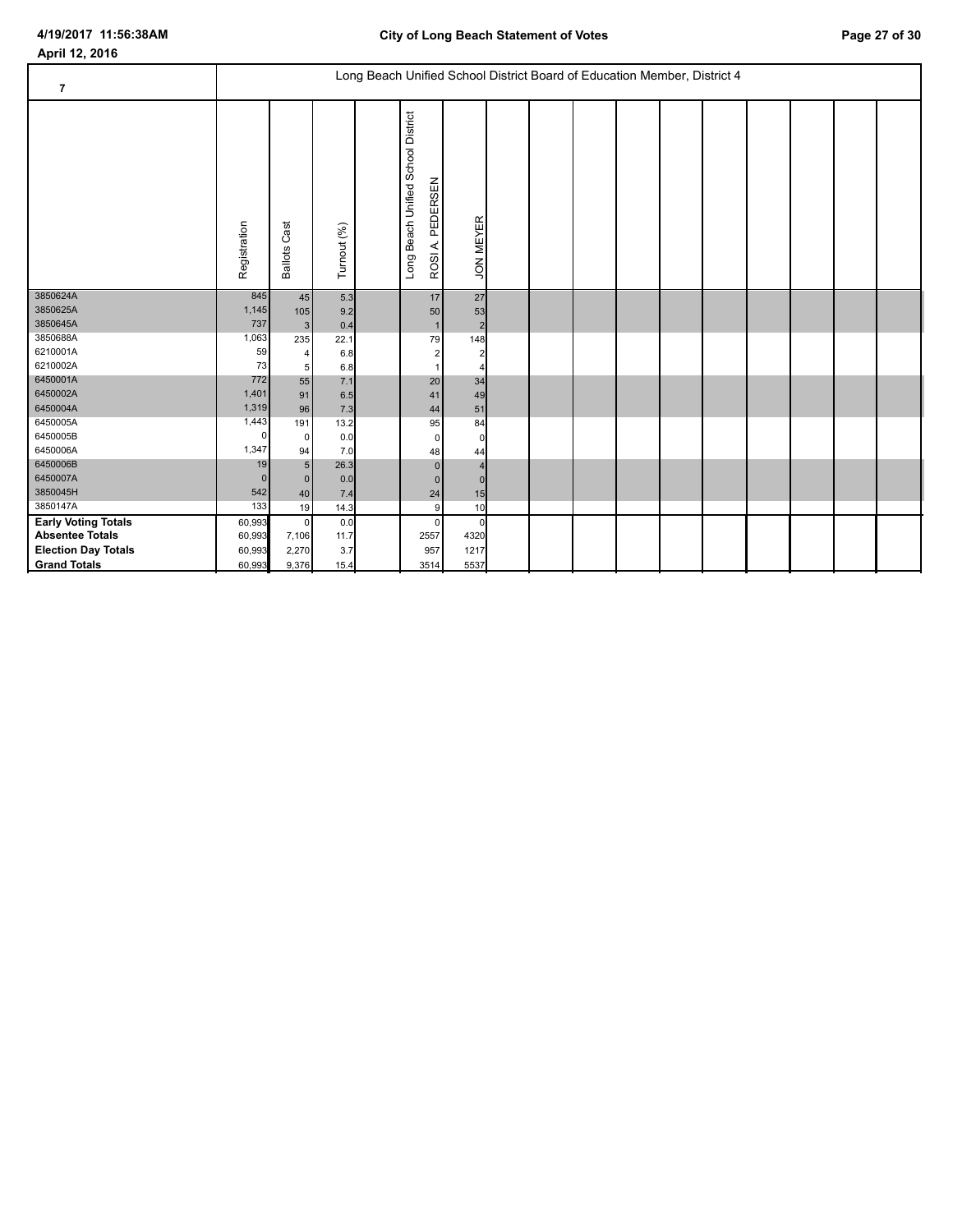| <b>Early Voting Totals</b>                                                                                                         |                           |                                        |                          | Long Beach Unified School District Board of Education Member, District 4 |                                                                          |                  |  |  |  |  |  |
|------------------------------------------------------------------------------------------------------------------------------------|---------------------------|----------------------------------------|--------------------------|--------------------------------------------------------------------------|--------------------------------------------------------------------------|------------------|--|--|--|--|--|
|                                                                                                                                    | Registration              | ಕ<br>ω<br>ပ<br><b>Ballots</b>          | Turnout (%)              |                                                                          | District<br>School<br>PEDERSEN<br>Unified<br>Beach<br>⋖<br>ROSI.<br>Long | <b>JON MEYER</b> |  |  |  |  |  |
| CITY OF LONG BEACH 2ND COUNCIL<br>CITY OF LONG BEACH 6TH COUNCIL<br>LONG BEACH COMMUNITY COLL TA4<br>LONG BEACH UNIFIED SCHOOL TA4 | 7,184<br>57,909<br>60,993 | $\Omega$<br>$\overline{0}$<br>$\Omega$ | 0.0<br>0.0<br>0.0<br>0.0 |                                                                          |                                                                          |                  |  |  |  |  |  |
| <b>Early Voting Totals</b>                                                                                                         | 60,993                    |                                        | 0.0                      |                                                                          |                                                                          |                  |  |  |  |  |  |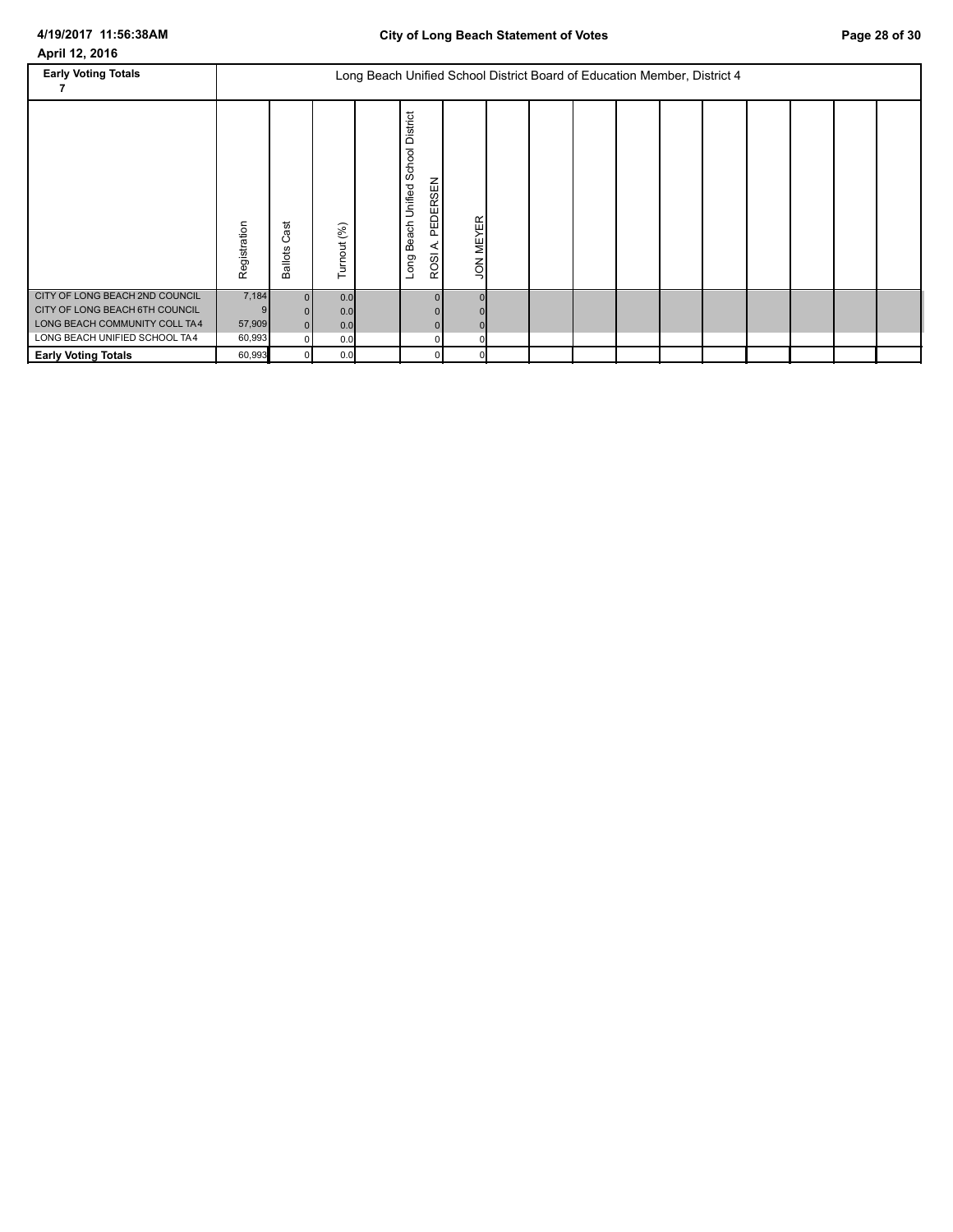| <b>Absentee Totals</b>                                                                                                             |                           |                            |                              | Long Beach Unified School District Board of Education Member, District 4 |                                                                      |                     |  |  |  |  |  |
|------------------------------------------------------------------------------------------------------------------------------------|---------------------------|----------------------------|------------------------------|--------------------------------------------------------------------------|----------------------------------------------------------------------|---------------------|--|--|--|--|--|
|                                                                                                                                    | Registration              | ast<br>ن<br><b>Ballots</b> | Turnout (%)                  |                                                                          | District<br>Unified School<br>PEDERSEN<br>Beach<br>⋖<br>ROSI<br>Long | <b>JON MEYER</b>    |  |  |  |  |  |
| CITY OF LONG BEACH 2ND COUNCIL<br>CITY OF LONG BEACH 6TH COUNCIL<br>LONG BEACH COMMUNITY COLL TA4<br>LONG BEACH UNIFIED SCHOOL TA4 | 7,184<br>57,909<br>60,993 | 767<br>6,854<br>7,106      | 10.7<br>22.2<br>11.8<br>11.7 |                                                                          | 340<br>2433<br>2557                                                  | 360<br>4214<br>4320 |  |  |  |  |  |
| <b>Absentee Totals</b>                                                                                                             | 60,993                    | 7,106                      | 11.7                         |                                                                          | 2557                                                                 | 4320                |  |  |  |  |  |